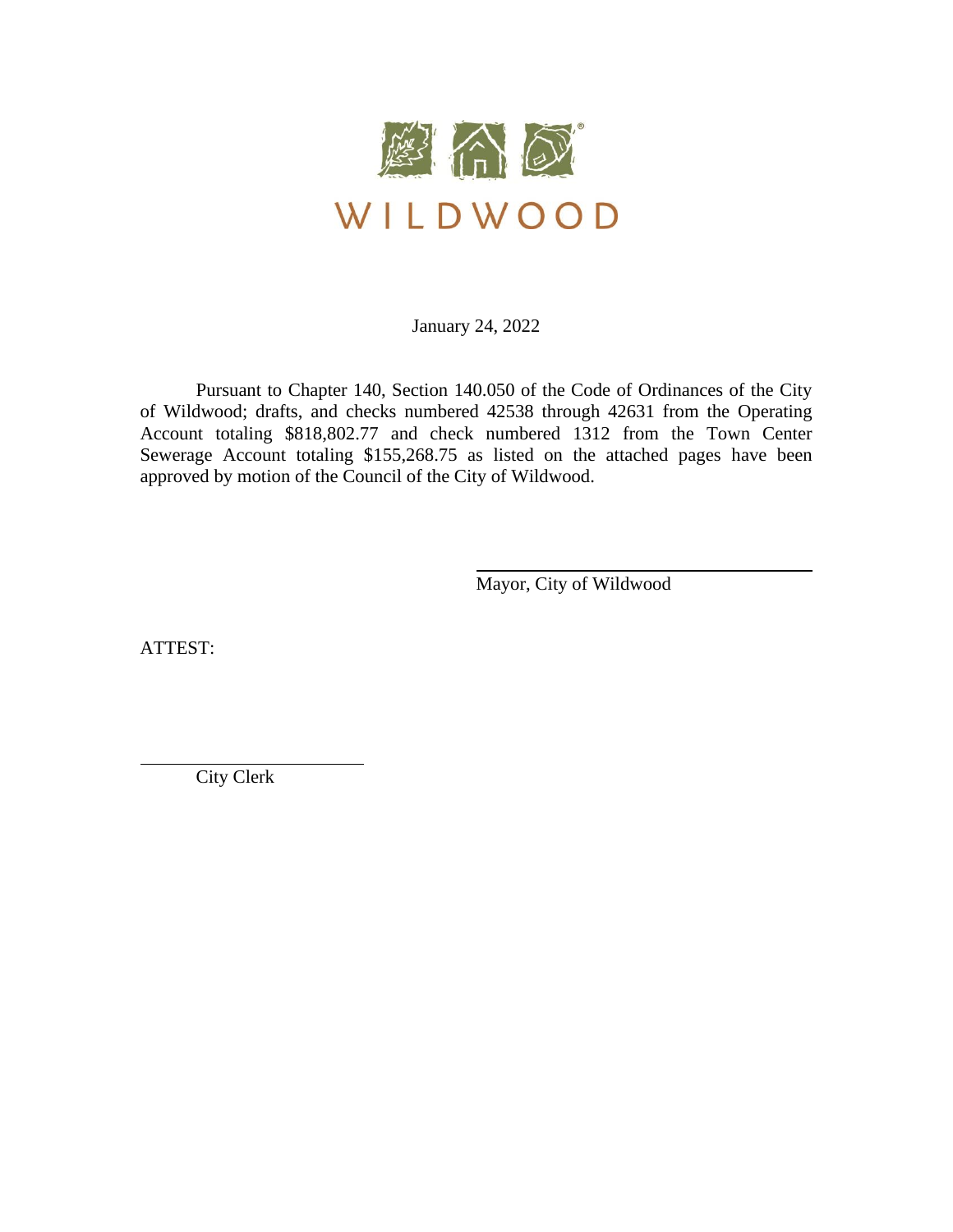

| <b>Vendor Name</b>                      | <b>Payable Number</b> | <b>Description (Item)</b>                                                                 | <b>Account Number</b> | <b>Account Name</b>                   | <b>Payment Date</b> | <b>Payment Number</b> | Amount     |
|-----------------------------------------|-----------------------|-------------------------------------------------------------------------------------------|-----------------------|---------------------------------------|---------------------|-----------------------|------------|
|                                         |                       | THE BANK OF NEW YORK MEL Wildwood MO NID SR2012 3-1Transfer Cash to BNY for 3-1-2 15-1057 |                       | CWFA- TC Sewer 2012 Bond F 01/19/2022 |                     | 1312                  | 155,268.75 |
| AFLAC                                   | 466901                | Voluntary Insurance                                                                       | 10-2050               | Employee W/holding Payable            | 01/06/2022          | 42538                 | 102.24     |
| ARAMARK REFRESHMENT SER 12025528        |                       | <b>Refreshment Service</b>                                                                | 10-5-10-266-00        | Supplies-General                      | 01/06/2022          | 42539                 | 410.98     |
| ARAMARK UNIFORM SERVICES,617000016398   |                       | <b>Floor Mat Service</b>                                                                  | 10-5-10-220-00        | Maintenance-Building                  | 01/06/2022          | 42540                 | 99.19      |
| ARAMARK UNIFORM SERVICES,617000018851   |                       | <b>Floor Mat Service</b>                                                                  | 10-5-10-220-00        | Maintenance-Building                  | 01/06/2022          | 42540                 | 44.76      |
| ASCAP                                   | 500579557 - 2022      | Music License Fee 2022                                                                    | 10-5-40-350-00        | <b>Contractual Services</b>           | 01/06/2022          | 42541                 | 390.00     |
| <b>BRIAN &amp; KAREN BEYROUTY</b>       | SUP2021-098           | SUP2021-098 531 Beacon Poi 20-2230                                                        |                       | P & Z Escrow                          | 01/06/2022          | 42542                 | 500.00     |
| BUSKEN CONSTRUCTION CORP SUP2021-198    |                       | SUP2021-198 2513 Winter Leaf 20-2230                                                      |                       | P & Z Escrow                          | 01/06/2022          | 42543                 | 500.00     |
| CHESTERFIELD MINUTEMAN                  | 45698                 | Zoning Approval Permit Applic 10-5-50-242-00                                              |                       | <b>Printing Expense</b>               | 01/06/2022          | 42544                 | 443.00     |
| DELTA DENTAL OF MISSOURI                | 2022-01               | Dental Insurance - January                                                                | 10-5-10-140-00        | Employee Benefits (125)               | 01/06/2022          | 42545                 | 300.64     |
| DELTA DENTAL OF MISSOURI                | 2022-01               | Dental Insurance - January                                                                | 10-5-20-140-00        | Employee Benefits (125)               | 01/06/2022          | 42545                 | 180.39     |
| DELTA DENTAL OF MISSOURI                | 2022-01               | Dental Insurance - January                                                                | 10-5-30-140-00        | Employee Benefits (125)               | 01/06/2022          | 42545                 | 240.50     |
| DELTA DENTAL OF MISSOURI                | 2022-01               | Dental Insurance - January                                                                | 10-5-40-140-00        | Employee Benefits (125)               | 01/06/2022          | 42545                 | 120.25     |
| DELTA DENTAL OF MISSOURI                | 2022-01               | Dental Insurance - January                                                                | 10-5-50-140-00        | Employee Benefits (125)               | 01/06/2022          | 42545                 | 968.28     |
| DELTA DENTAL OF MISSOURI                | 2022-01               | Dental Insurance - January                                                                | 10-5-70-140-00        | Employee Benefits (125)               | 01/06/2022          | 42545                 | 1,094.24   |
| DODGE MOVING & STORAGE,  7890           |                       | Document Storage                                                                          | 10-5-10-211-00        | Records Storage                       | 01/06/2022          | 42546                 | 146.00     |
| FLOYD H. BLAKE III                      | SUP2021-119           | SUP2021-119 3759 Allenton                                                                 | 20-2230               | P & Z Escrow                          | 01/06/2022          | 42547                 | 500.00     |
| HOME DEPOT CREDIT SERVICE 6055377       |                       | Digital Infared Thermometer                                                               | 10-5-70-272-00        | Tools                                 | 01/06/2022          | 42548                 | 119.91     |
| HOME DEPOT CREDIT SERVICE 8514546       |                       | Storage Tote for Tools                                                                    | 10-5-70-272-00        | Tools                                 | 01/06/2022          | 42548                 | 17.98      |
| HOME DEPOT CREDIT SERVICE 9051377       |                       | RoundUp for Honeysuckle Re 17-5-40-480-46                                                 |                       | <b>Belleview Farms</b>                | 01/06/2022          | 42548                 | 224.82     |
| LISA FAULKNER                           | 2022-01               | Refund Frozen Feet                                                                        | 10-4-07-985-00        | Parks & Recreation Revenue            | 01/06/2022          | 42549                 | 45.00      |
| METRO ELECTRIC SUPPLY                   | W43693-00             | Lighting Globe-Pavilion @ Gre 10-5-40-350-01                                              |                       | Park Maintenance                      | 01/06/2022          | 42550                 | 43.05      |
| <b>MEYER HOMES INC</b>                  | GP2019-068            | GP2019-068 603 Old State                                                                  | 20-2230               | P & Z Escrow                          | 01/06/2022          | 42551                 | 1,000.00   |
| MEYER HOMES INC                         | GP2019-069            | GP2019-069 602 Old State                                                                  | 20-2230               | P & Z Escrow                          | 01/06/2022          | 42551                 | 1,000.00   |
| <b>MEYER HOMES INC</b>                  | GP2019-070            | GP2019-070 611 Old State                                                                  | 20-2230               | P & Z Escrow                          | 01/06/2022          | 42551                 | 1,000.00   |
| MEYER HOMES INC                         | GP2019-071            | GP2019-071 627 Old State                                                                  | 20-2230               | P & Z Escrow                          | 01/06/2022          | 42551                 | 1,000.00   |
| MEYER HOMES INC                         | GP2019-072            | GP2019-072 607 Old State                                                                  | 20-2230               | P & Z Escrow                          | 01/06/2022          | 42551                 | 1,000.00   |
| MISSOURI DEPARTMENT OF R 2022-01        |                       | <b>Court-Peace Officers Training</b>                                                      | 10-2212               | Due to State of Missouri              | 01/06/2022          | 42552                 | 6.00       |
| MISSOURI LAWYERS MEDIA                  | 745272764             | Public Hearing Notice - P&Z                                                               | 10-5-50-244-00        | <b>Public Notices</b>                 | 01/06/2022          | 42553                 | 176.32     |
| MISSOURI MUNICIPAL LEAGUE 10510496-2022 |                       | 2022 Membership Dues                                                                      | 10-5-20-204-00        | Dues/Memberships                      | 01/06/2022          | 42554                 | 3,941.70   |
| MO DEPT OF REVENUE                      | 2022-01               | Court-Crime Victims Fund                                                                  | 10-2212               | Due to State of Missouri              | 01/06/2022          | 42555                 | 42.78      |
| MUTUAL OF OMAHA                         | 001294071324          | Life & Disability                                                                         | 10-2050               | Employee W/holding Payable            | 01/06/2022          | 42556                 | 549.12     |
| MUTUAL OF OMAHA                         | 001294071324          | Life & Disability                                                                         | 10-5-10-142-00        | Insurance (Life & Disability)         | 01/06/2022          | 42556                 | 256.91     |
| MUTUAL OF OMAHA                         | 001294071324          | Life & Disability                                                                         | 10-5-20-142-00        | Insurance (Life & Disability)         | 01/06/2022          | 42556                 | 104.77     |
| MUTUAL OF OMAHA                         | 001294071324          | Life & Disability                                                                         | 10-5-30-142-00        | Insurance (Life & Disability)         | 01/06/2022          | 42556                 | 114.21     |
| MUTUAL OF OMAHA                         | 001294071324          | Life & Disability                                                                         | 10-5-40-142-00        | Insurance (Life & Disability)         | 01/06/2022          | 42556                 | 46.41      |
| MUTUAL OF OMAHA                         | 001294071324          | Life & Disability                                                                         | 10-5-50-142-00        | Insurance (Life & Disability)         | 01/06/2022          | 42556                 | 420.03     |
| MUTUAL OF OMAHA                         | 001294071324          | Life & Disability                                                                         | 10-5-70-142-00        | Insurance (Life & Disability)         | 01/06/2022          | 42556                 | 369.02     |
|                                         |                       |                                                                                           |                       |                                       |                     |                       |            |

# **Expense Approval Report**<br>By (None)

Wildwood, MO By (None) Payment Dates 12/28/2021 - 1/24/2022

| <b>Account Name</b>                   | <b>Payment Date</b> | <b>Payment Number</b> | Amount     |
|---------------------------------------|---------------------|-----------------------|------------|
| CWFA- TC Sewer 2012 Bond F 01/19/2022 |                     | 1312                  | 155,268.75 |
| Employee W/holding Payable            | 01/06/2022          | 42538                 | 102.24     |
| Supplies-General                      | 01/06/2022          | 42539                 | 410.98     |
| Maintenance-Building                  | 01/06/2022          | 42540                 | 99.19      |
| Maintenance-Building                  | 01/06/2022          | 42540                 | 44.76      |
| <b>Contractual Services</b>           | 01/06/2022          | 42541                 | 390.00     |
| P & Z Escrow                          | 01/06/2022          | 42542                 | 500.00     |
| P & Z Escrow                          | 01/06/2022          | 42543                 | 500.00     |
| <b>Printing Expense</b>               | 01/06/2022          | 42544                 | 443.00     |
| Employee Benefits (125)               | 01/06/2022          | 42545                 | 300.64     |
| Employee Benefits (125)               | 01/06/2022          | 42545                 | 180.39     |
| Employee Benefits (125)               | 01/06/2022          | 42545                 | 240.50     |
| Employee Benefits (125)               | 01/06/2022          | 42545                 | 120.25     |
| Employee Benefits (125)               | 01/06/2022          | 42545                 | 968.28     |
| Employee Benefits (125)               | 01/06/2022          | 42545                 | 1,094.24   |
| <b>Records Storage</b>                | 01/06/2022          | 42546                 | 146.00     |
| P & Z Escrow                          | 01/06/2022          | 42547                 | 500.00     |
| Tools                                 | 01/06/2022          | 42548                 | 119.91     |
| Tools                                 | 01/06/2022          | 42548                 | 17.98      |
| <b>Belleview Farms</b>                | 01/06/2022          | 42548                 | 224.82     |
| Parks & Recreation Revenue            | 01/06/2022          | 42549                 | 45.00      |
| Park Maintenance                      | 01/06/2022          | 42550                 | 43.05      |
| P & Z Escrow                          | 01/06/2022          | 42551                 | 1,000.00   |
| P & Z Escrow                          | 01/06/2022          | 42551                 | 1,000.00   |
| P & Z Escrow                          | 01/06/2022          | 42551                 | 1,000.00   |
| P & Z Escrow                          | 01/06/2022          | 42551                 | 1,000.00   |
| P & Z Escrow                          | 01/06/2022          | 42551                 | 1,000.00   |
| Due to State of Missouri              | 01/06/2022          | 42552                 | 6.00       |
| <b>Public Notices</b>                 | 01/06/2022          | 42553                 | 176.32     |
| Dues/Memberships                      | 01/06/2022          | 42554                 | 3,941.70   |
| Due to State of Missouri              | 01/06/2022          | 42555                 | 42.78      |
| Employee W/holding Payable            | 01/06/2022          | 42556                 | 549.12     |
| Insurance (Life & Disability)         | 01/06/2022          | 42556                 | 256.91     |
| Insurance (Life & Disability)         | 01/06/2022          | 42556                 | 104.77     |
| Insurance (Life & Disability)         | 01/06/2022          | 42556                 | 114.21     |
| Insurance (Life & Disability)         | 01/06/2022          | 42556                 | 46.41      |
| Insurance (Life & Disability)         | 01/06/2022          | 42556                 | 420.03     |
| Insurance (Life & Disability)         | 01/06/2022          | 42556                 | 369.02     |
|                                       |                     |                       |            |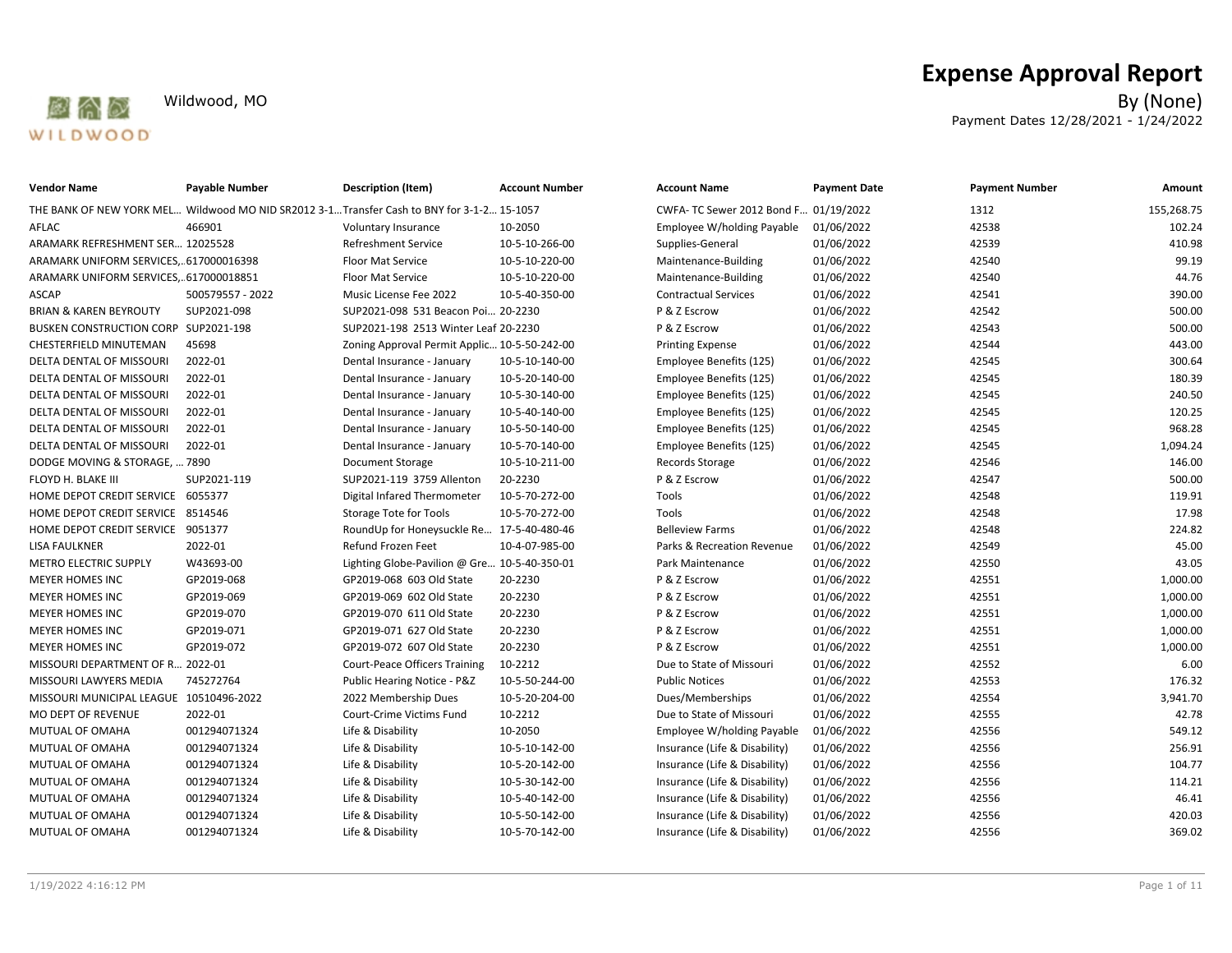| <b>Vendor Name</b>                     | <b>Payable Number</b> | <b>Description (Item)</b>                   | <b>Account Number</b> | <b>Account Name</b>         | <b>Payment Date</b> | <b>Payment Number</b> | Amount   |
|----------------------------------------|-----------------------|---------------------------------------------|-----------------------|-----------------------------|---------------------|-----------------------|----------|
| PERSONAL ASSISTANCE SERVI 9820         |                       | <b>Behavioral Health Services</b>           | 10-5-10-140-00        | Employee Benefits (125)     | 01/06/2022          | 42557                 | 20.55    |
| PERSONAL ASSISTANCE SERVI 9820         |                       | <b>Behavioral Health Services</b>           | 10-5-20-140-00        | Employee Benefits (125)     | 01/06/2022          | 42557                 | 8.22     |
| PERSONAL ASSISTANCE SERVI 9820         |                       | <b>Behavioral Health Services</b>           | 10-5-30-140-00        | Employee Benefits (125)     | 01/06/2022          | 42557                 | 12.33    |
| PERSONAL ASSISTANCE SERVI 9820         |                       | <b>Behavioral Health Services</b>           | 10-5-40-140-00        | Employee Benefits (125)     | 01/06/2022          | 42557                 | 4.11     |
| PERSONAL ASSISTANCE SERVI 9820         |                       | <b>Behavioral Health Services</b>           | 10-5-50-140-00        | Employee Benefits (125)     | 01/06/2022          | 42557                 | 30.83    |
| PERSONAL ASSISTANCE SERVI 9820         |                       | <b>Behavioral Health Services</b>           | 10-5-70-140-00        | Employee Benefits (125)     | 01/06/2022          | 42557                 | 26.72    |
| PERSONAL ASSISTANCE SERVI 9820A        |                       | <b>Behavioral Health Services</b>           | 10-5-10-140-00        | Employee Benefits (125)     | 01/06/2022          | 42557                 | 41.10    |
| PERSONAL ASSISTANCE SERVI 9820A        |                       | <b>Behavioral Health Services</b>           | 10-5-20-140-00        | Employee Benefits (125)     | 01/06/2022          | 42557                 | 16.44    |
| PERSONAL ASSISTANCE SERVI 9820A        |                       | <b>Behavioral Health Services</b>           | 10-5-30-140-00        | Employee Benefits (125)     | 01/06/2022          | 42557                 | 24.66    |
| PERSONAL ASSISTANCE SERVI 9820A        |                       | <b>Behavioral Health Services</b>           | 10-5-40-140-00        | Employee Benefits (125)     | 01/06/2022          | 42557                 | 8.22     |
| PERSONAL ASSISTANCE SERVI 9820A        |                       | <b>Behavioral Health Services</b>           | 10-5-50-140-00        | Employee Benefits (125)     | 01/06/2022          | 42557                 | 61.64    |
| PERSONAL ASSISTANCE SERVI 9820A        |                       | <b>Behavioral Health Services</b>           | 10-5-70-140-00        | Employee Benefits (125)     | 01/06/2022          | 42557                 | 53.43    |
| PLATTIN CREEK EXCAVATING,  SUP2021-113 |                       | SUP2021-113 531 Black Canyon 20-2230        |                       | P & Z Escrow                | 01/06/2022          | 42558                 | 500.00   |
| POOL TRON                              | GP2020-062            | GP2020-062 1351 Homestead 20-2230           |                       | P & Z Escrow                | 01/06/2022          | 42559                 | 1,000.00 |
| RICOH USA, INC.                        | 5063547886            | Copy Machine - Add'l Images                 | 10-5-10-262-00        | Service Contracts/Rental    | 01/06/2022          | 42560                 | 592.74   |
| RICOH USA, INC.                        | 105732822             | Copy Machine Lease                          | 10-5-10-208-00        | <b>Equipment Leasing</b>    | 01/06/2022          | 42561                 | 712.11   |
| RICOH USA, INC.                        | 105732822             | Copy Machine Lease                          | 10-5-50-208-00        | <b>Equipment Leasing</b>    | 01/06/2022          | 42561                 | 168.44   |
| RICOH USA, INC.                        | 105732822             | Copy Machine Lease                          | 10-5-70-208-00        | <b>Equipment Leasing</b>    | 01/06/2022          | 42561                 | 168.44   |
| RICOH USA, INC.                        | 105732822A            | Copy Machine - Property Tax                 | 10-5-10-208-00        | <b>Equipment Leasing</b>    | 01/06/2022          | 42561                 | 123.80   |
| RICOH USA, INC.                        | 105732822A            | Copy Machine - Property Tax                 | 10-5-50-208-00        | <b>Equipment Leasing</b>    | 01/06/2022          | 42561                 | 29.14    |
| RICOH USA, INC.                        | 105732822A            | Copy Machine - Property Tax                 | 10-5-70-208-00        | <b>Equipment Leasing</b>    | 01/06/2022          | 42561                 | 29.14    |
| RJ THOMAS MFG CO. INC. - PI 248797     |                       | Memorial Bench - Denise Wint 10-5-40-266-00 |                       | Supplies-General            | 01/06/2022          | 42562                 | 1,235.00 |
| SAFEGUARD BUSINESS SYSTE 034750654     |                       | Tax Forms-2021 Year-End                     | 10-5-10-242-00        | <b>Printing Expense</b>     | 01/06/2022          | 42563                 | 180.89   |
| <b>SPECTRUM BUSINESS</b>               | 0220994121521         | <b>Internet Service</b>                     | 10-5-10-250-00        | <b>Internet Connection</b>  | 01/06/2022          | 42564                 | 124.98   |
| <b>STEVEN SAPP</b>                     | SUP2021-148           | SUP2021-148 16858 Hickory C20-2230          |                       | P & Z Escrow                | 01/06/2022          | 42565                 | 500.00   |
| THE ROENTZ COMPANY LLC                 | SUP2021-201           | SUP2021-201 16930 Rodgers  20-2230          |                       | P & Z Escrow                | 01/06/2022          | 42566                 | 500.00   |
| THROTTLENET INC.                       | 89361                 | <b>Billable IT Services</b>                 | 10-5-10-350-00        | <b>Contractual Services</b> | 01/06/2022          | 42567                 | 562.50   |
| THROTTLENET INC.                       | 90117                 | Purchase - UPS                              | 10-5-10-293-00        | Computer System Under \$5K  | 01/06/2022          | 42567                 | 1,248.28 |
| TREASURER OF ST LOUIS COU 2022-01      |                       | Court-Domestic Violence Fund                | 10-2214               | Due to St. Louis County     | 01/06/2022          | 42568                 | 12.00    |
| ARAMARK REFRESHMENT SER 12044414       |                       | Refreshment Svc-UV Lamps                    | 10-5-10-266-00        | Supplies-General            | 01/13/2022          | 42569                 | 161.25   |
| ARAMARK UNIFORM SERVICES,617000021725  |                       | Floor Mat Service                           | 10-5-10-220-00        | Maintenance-Building        | 01/13/2022          | 42570                 | 44.76    |
| BLUE CHIP EXTERMINATING, I 9706615     |                       | Pest Control Svcs-CH                        | 10-5-10-220-00        | Maintenance-Building        | 01/13/2022          | 42571                 | 89.00    |
| <b>COMMERCE BANK</b>                   | 000054                | Supplies - Tree Lighting Event              | 10-5-40-266-00        | Supplies-General            | 01/13/2022          | 42572                 | 26.32    |
| <b>COMMERCE BANK</b>                   | 000161                | Supplies - Tree Lighting Event              | 10-5-40-266-00        | Supplies-General            | 01/13/2022          | 42572                 | 42.77    |
| <b>COMMERCE BANK</b>                   | 090503                | Adobe Subscription                          | 10-5-10-293-00        | Computer System Under \$5K  | 01/13/2022          | 42572                 | 67.96    |
| <b>COMMERCE BANK</b>                   | 090503                | Adobe Subscription                          | 10-5-10-293-14        | Computer System Under \$5K  | 01/13/2022          | 42572                 | 79.99    |
| <b>COMMERCE BANK</b>                   | 090503                | Adobe Subscription                          | 10-5-20-293-00        | Computer System Under \$5K  | 01/13/2022          | 42572                 | 33.98    |
| <b>COMMERCE BANK</b>                   | 090503                | Adobe Subscription                          | 10-5-30-293-00        | Computer System Under \$5K  | 01/13/2022          | 42572                 | 16.99    |
| <b>COMMERCE BANK</b>                   | 090503                | Adobe Subscription                          | 10-5-50-293-00        | Computer System Under \$5K  | 01/13/2022          | 42572                 | 147.95   |
| <b>COMMERCE BANK</b>                   | 090503                | Adobe Subscription                          | 10-5-70-293-00        | Computer System Under \$5K  | 01/13/2022          | 42572                 | 50.97    |
| <b>COMMERCE BANK</b>                   | 103100                | Tabs for Ordinance Books                    | 10-5-20-268-00        | Supplies-Office             | 01/13/2022          | 42572                 | 45.87    |
| <b>COMMERCE BANK</b>                   | 113551                | Ice for Tree Lighting Event                 | 10-5-40-269-00        | Supplies - Recreation       | 01/13/2022          | 42572                 | 7.20     |
| <b>COMMERCE BANK</b>                   | 130985                | Staff Holiday Luncheon                      | 10-5-10-264-00        | Meetings & Special Events   | 01/13/2022          | 42572                 | 257.40   |
| <b>COMMERCE BANK</b>                   | 143349                | Books-Storybook Walk Project 10-5-40-266-00 |                       | Supplies-General            | 01/13/2022          | 42572                 | 28.14    |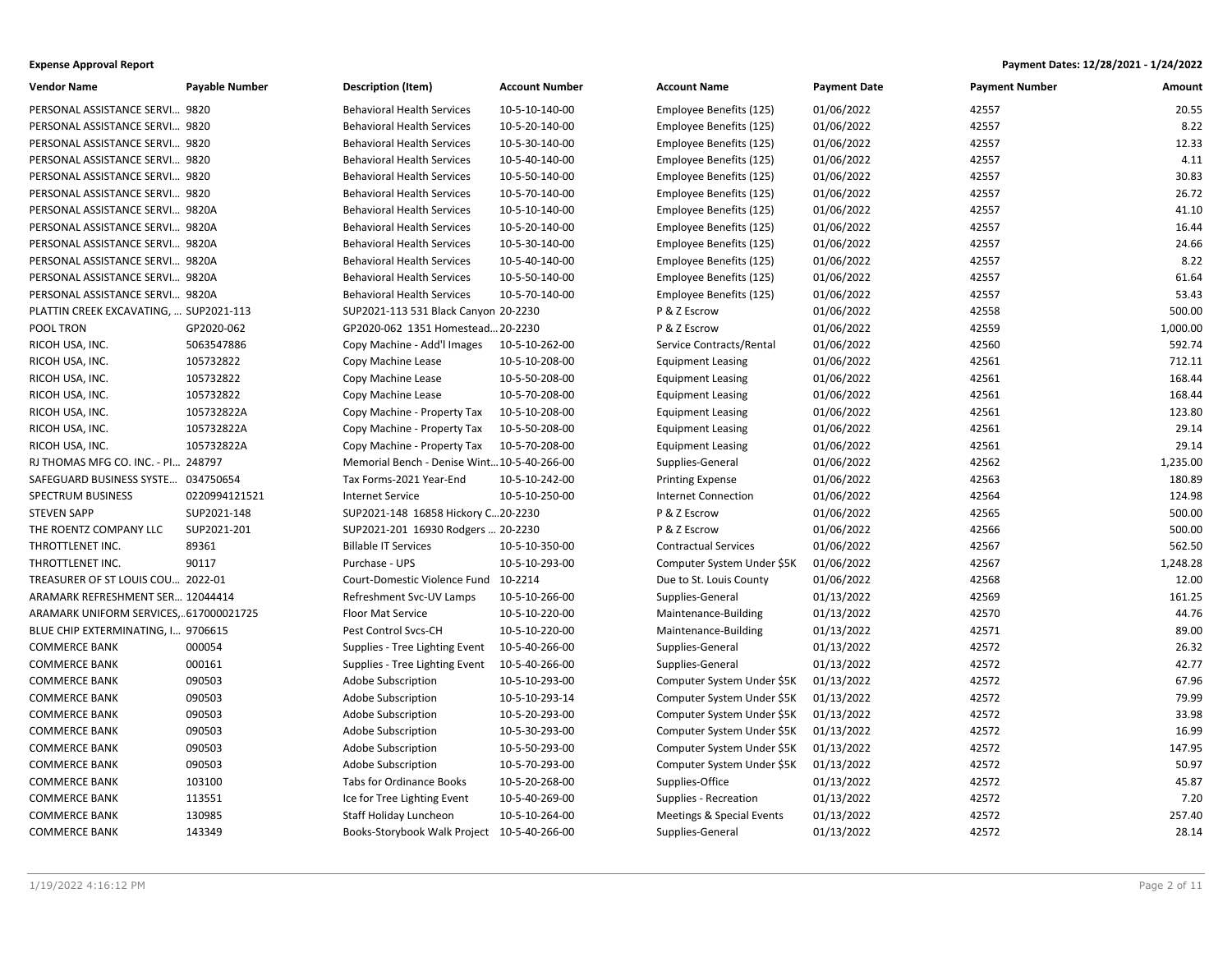| <b>Vendor Name</b>                    | <b>Payable Number</b> | <b>Description (Item)</b>                       | <b>Account Number</b> | <b>Account Name</b>                  | <b>Payment Date</b> | <b>Payment Number</b> | Amount    |
|---------------------------------------|-----------------------|-------------------------------------------------|-----------------------|--------------------------------------|---------------------|-----------------------|-----------|
| <b>COMMERCE BANK</b>                  | 157626                | Facebook Boost - Tree Lighting10-5-50-242-00    |                       | <b>Printing Expense</b>              | 01/13/2022          | 42572                 | 35.00     |
| <b>COMMERCE BANK</b>                  | 262130                | Cards for Retiring Police Office 10-5-70-230-00 |                       | Miscellaneous                        | 01/13/2022          | 42572                 | 13.98     |
| <b>COMMERCE BANK</b>                  | 279632                | Staff Event                                     | 10-5-10-264-00        | <b>Meetings &amp; Special Events</b> | 01/13/2022          | 42572                 | 65.00     |
| <b>COMMERCE BANK</b>                  | 347014                | Refund-Return Unused Windo 10-5-10-201-14       |                       | Community Relations - Econ D.        | .01/13/2022         | 42572                 | $-270.70$ |
| <b>COMMERCE BANK</b>                  | 348465                | DocuSign Membership-Brown 10-5-10-293-00        |                       | Computer System Under \$5K           | 01/13/2022          | 42572                 | 341.92    |
| <b>COMMERCE BANK</b>                  | 357179                | Bows for Lamposts-Holiday De 10-5-40-266-00     |                       | Supplies-General                     | 01/13/2022          | 42572                 | 600.00    |
| <b>COMMERCE BANK</b>                  | 395521                | Septic Roundtable Luncheon                      | 10-5-50-740-00        | <b>Planning Commission</b>           | 01/13/2022          | 42572                 | 232.00    |
| <b>COMMERCE BANK</b>                  | 447347                | DocuSign Membership-Eldridge 10-5-10-293-00     |                       | Computer System Under \$5K           | 01/13/2022          | 42572                 | 330.09    |
| <b>COMMERCE BANK</b>                  | 480549                | Corner Pub - Staff Lunch                        | 10-5-10-264-00        | Meetings & Special Events            | 01/13/2022          | 42572                 | 14.95     |
| <b>COMMERCE BANK</b>                  | 696273                | Supplies - Tree Lighting Event                  | 10-5-40-266-00        | Supplies-General                     | 01/13/2022          | 42572                 | 11.97     |
| <b>COMMERCE BANK</b>                  | 696356                | Supplies - Tree Lighting Event                  | 10-5-40-266-00        | Supplies-General                     | 01/13/2022          | 42572                 | 28.73     |
| <b>COMMERCE BANK</b>                  | 709928                | Ziploc Bags-New Resident Pac 10-5-10-268-14     |                       | Office Supplies - Econ Dev           | 01/13/2022          | 42572                 | 11.98     |
| <b>COMMERCE BANK</b>                  | 742489                | Floor Mats for Truck                            | 17-5-70-490-07        | Vehicle Replacement                  | 01/13/2022          | 42572                 | 245.14    |
| <b>COMMERCE BANK</b>                  | 769393                | Chips - Tree Lighting Event                     | 10-5-40-269-00        | Supplies - Recreation                | 01/13/2022          | 42572                 | 116.84    |
| <b>COMMERCE BANK</b>                  | 769926                | Dog Tags-Dog Park Membersh 10-5-40-266-00       |                       | Supplies-General                     | 01/13/2022          | 42572                 | 191.35    |
| <b>COMMERCE BANK</b>                  | 916471                | Get Well Flowers-Cross                          | 10-5-10-230-00        | Miscellaneous                        | 01/13/2022          | 42572                 | 106.36    |
| <b>COMMERCE BANK</b>                  | 966608                | Coffee with the Mayor                           | 10-5-20-264-00        | Meetings & Special Events            | 01/13/2022          | 42572                 | 34.16     |
| <b>COMMERCE BANK</b>                  | 988720                | <b>Music Streaming Service</b>                  | 10-5-40-350-00        | <b>Contractual Services</b>          | 01/13/2022          | 42572                 | 26.99     |
| <b>DOYLE PATTON SERVICE</b>           | 9944396               | <b>Refrigerator Repairs</b>                     | 10-5-10-220-00        | Maintenance-Building                 | 01/13/2022          | 42574                 | 460.98    |
| FIDLAR TECHNOLOGIES INC.              | 0485259-IN            | Laredo Database                                 | 10-5-50-350-00        | <b>Contractual Services</b>          | 01/13/2022          | 42575                 | 100.00    |
| <b>FRANK LAUGHLIN</b>                 | 2021-12               | Wellness Membership Oct, No 10-5-10-204-00      |                       | Dues/Memberships                     | 01/13/2022          | 42576                 | 85.23     |
| INCREDIBLE ENGRAVINGS                 | 8852                  | Name Plate - BOA                                | 10-5-50-230-00        | Miscellaneous                        | 01/13/2022          | 42577                 | 48.15     |
| MIKE BORZILLO & A.J. BORZIL 2022-01   |                       | Escrow Replacemt Hencken Val20-2260             |                       | <b>Subdivision Escrows</b>           | 01/13/2022          | 42578                 | 2,500.00  |
| MISSOURI LAWYERS MEDIA                | 745282391             | Public Hearing Notice - BOA                     | 10-5-50-244-00        | <b>Public Notices</b>                | 01/13/2022          | 42579                 | 122.96    |
| PEGGY CRUMP                           | 2021-12               | Cancelled Dog Park Membersh10-4-07-985-00       |                       | Parks & Recreation Revenue           | 01/13/2022          | 42580                 | 50.00     |
| REJIS COMMISSION                      | 475035                | Court Database                                  | 10-5-30-250-00        | <b>Internet Connection</b>           | 01/13/2022          | 42581                 | 160.00    |
| STAPLES BUSINESS ADVANTA 8064643285   |                       | Office & General Supplies                       | 10-5-10-266-00        | Supplies-General                     | 01/13/2022          | 42582                 | 215.47    |
| STAPLES BUSINESS ADVANTA 8064643285   |                       | Office & General Supplies                       | 10-5-10-268-00        | Supplies-Office                      | 01/13/2022          | 42582                 | 593.45    |
| WINDSTREAM                            | 74449580              | <b>Phone Service</b>                            | 10-5-10-282-00        | Utilities-Telephone                  | 01/13/2022          | 42583                 | 183.23    |
| WINDSTREAM                            | 74449580              | Phone Service                                   | 10-5-10-282-14        | Utilities - Telephone                | 01/13/2022          | 42583                 | 36.65     |
| WINDSTREAM                            | 74449580              | <b>Phone Service</b>                            | 10-5-20-282-00        | Utilities-Telephone                  | 01/13/2022          | 42583                 | 73.29     |
| WINDSTREAM                            | 74449580              | Phone Service                                   | 10-5-30-282-00        | Utilities-Telephone                  | 01/13/2022          | 42583                 | 91.61     |
| WINDSTREAM                            | 74449580              | Phone Service                                   | 10-5-40-282-00        | Utilities-Telephone                  | 01/13/2022          | 42583                 | 73.29     |
| WINDSTREAM                            | 74449580              | <b>Phone Service</b>                            | 10-5-50-282-00        | Utilities-Telephone                  | 01/13/2022          | 42583                 | 274.84    |
| WINDSTREAM                            | 74449580              | <b>Phone Service</b>                            | 10-5-70-282-00        | Utilities-Telephone                  | 01/13/2022          | 42583                 | 256.52    |
| <b>ZIPP EXPRESS</b>                   | 4929-65696            | <b>Courier Service</b>                          | 10-5-10-230-00        | Miscellaneous                        | 01/13/2022          | 42584                 | 17.40     |
| ALLEN ROOFING & SIDING                | 21041                 | Roofing for Salt Storage                        | 10-5-70-350-09        | Miscellaneous ROW                    | 01/24/2022          | 42585                 | 525.00    |
| ARAMARK UNIFORM SERVICES,617000024299 |                       | Floor Mat Service                               | 10-5-10-220-00        | Maintenance-Building                 | 01/24/2022          | 42586                 | 44.76     |
| AUTHORIZED ELECTRIC CO.               | 550                   | Traffic Light Repair/Replace                    | 10-5-70-276-00        | Traffic Signals/Street Lights        | 01/24/2022          | 42587                 | 908.94    |
| AUTHORIZED ELECTRIC CO.               | 557                   | Ck & Repair Streetlights                        | 10-5-70-276-00        | Traffic Signals/Street Lights        | 01/24/2022          | 42587                 | 6,128.97  |
| AUTHORIZED ELECTRIC CO.               | 558                   | <b>Traffic Signals and Streetlights</b>         | 10-5-70-276-00        | Traffic Signals/Street Lights        | 01/24/2022          | 42587                 | 2,169.66  |
| AUTHORIZED ELECTRIC CO.               | 564                   | Repair Light Bollards -CP                       | 10-5-40-350-01        | Park Maintenance                     | 01/24/2022          | 42587                 | 981.36    |
| AUTHORIZED ELECTRIC CO.               | 568                   | Repair Damaged Light Pole                       | 10-5-70-276-00        | Traffic Signals/Street Lights        | 01/24/2022          | 42587                 | 1,527.07  |
| AUTHORIZED ELECTRIC CO.               | 568A                  | Repair Damaged Light Pole                       | 10-5-70-276-00        | Traffic Signals/Street Lights        | 01/24/2022          | 42587                 | 360.61    |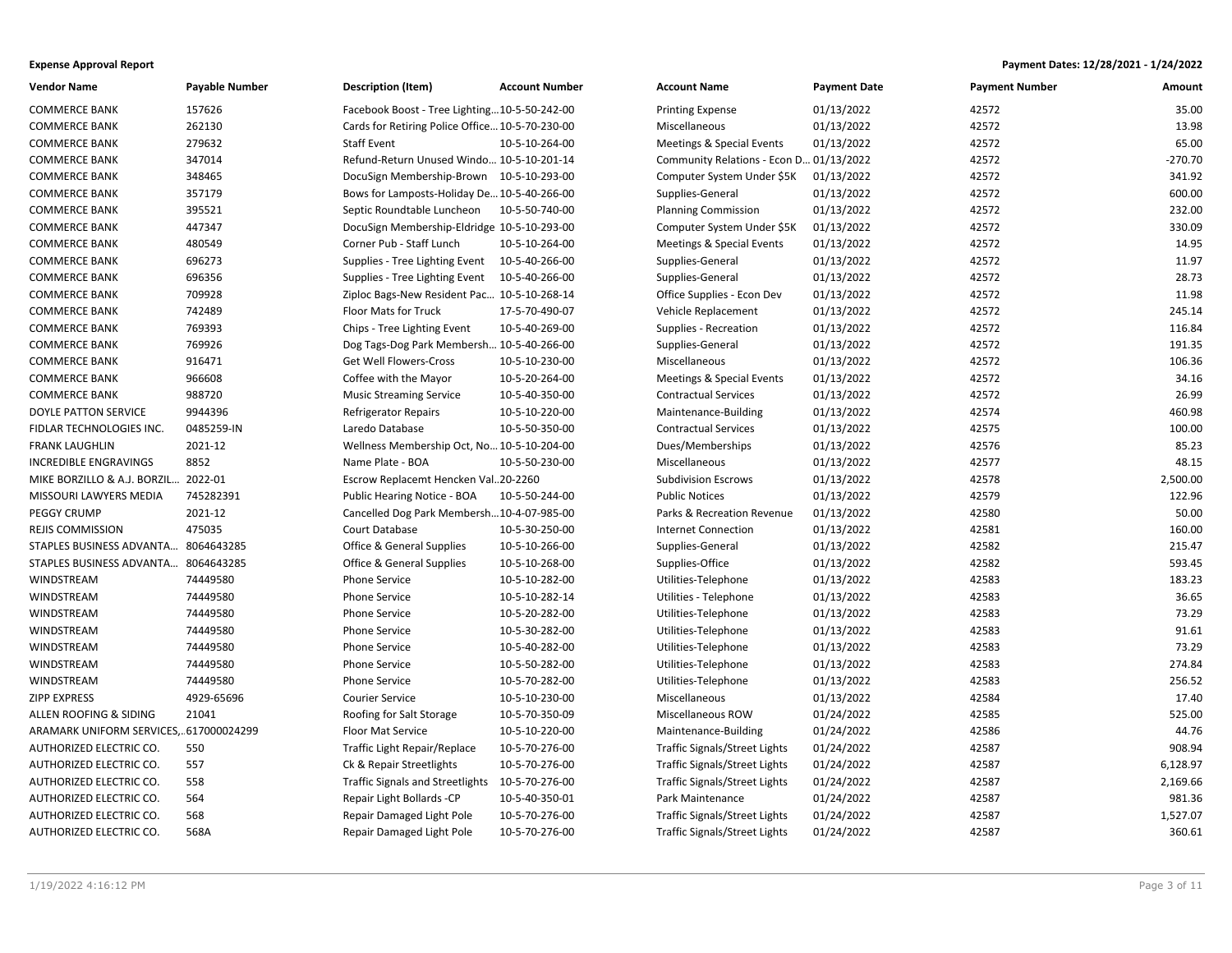| <b>Vendor Name</b>                    | <b>Payable Number</b> | <b>Description (Item)</b>                     | <b>Account Number</b> | <b>Account Name</b>                      | <b>Payment Date</b> | <b>Payment Number</b> | Amount    |
|---------------------------------------|-----------------------|-----------------------------------------------|-----------------------|------------------------------------------|---------------------|-----------------------|-----------|
| BEELMAN LOGISTICS LLC                 | 842361                | Salt Delivery                                 | 10-5-70-350-33        | Snow-Salt                                | 01/24/2022          | 42588                 | 2,689.31  |
| <b>BENEFLEX - PAYLOCITY</b>           | 1063023               | HRA/FSA Monthly                               | 10-5-10-140-00        | Employee Benefits (125)                  | 01/24/2022          | 42589                 | 24.50     |
| <b>BENEFLEX - PAYLOCITY</b>           | 1063023               | HRA/FSA Monthly                               | 10-5-20-140-00        | Employee Benefits (125)                  | 01/24/2022          | 42589                 | 4.50      |
| <b>BENEFLEX - PAYLOCITY</b>           | 1063023               | HRA/FSA Monthly                               | 10-5-30-140-00        | Employee Benefits (125)                  | 01/24/2022          | 42589                 | 20.00     |
| <b>BENEFLEX - PAYLOCITY</b>           | 1063023               | HRA/FSA Monthly                               | 10-5-40-140-00        | Employee Benefits (125)                  | 01/24/2022          | 42589                 | 4.50      |
| <b>BENEFLEX - PAYLOCITY</b>           | 1063023               | HRA/FSA Monthly                               | 10-5-50-140-00        | Employee Benefits (125)                  | 01/24/2022          | 42589                 | 64.00     |
| <b>BENEFLEX - PAYLOCITY</b>           | 1063023               | HRA/FSA Monthly                               | 10-5-70-140-00        | Employee Benefits (125)                  | 01/24/2022          | 42589                 | 43.00     |
| <b>BENEFLEX - PAYLOCITY</b>           | 1063023A              | Renewal HRA/FSA                               | 10-5-10-140-00        | Employee Benefits (125)                  | 01/24/2022          | 42589                 | 250.00    |
| <b>BENEFLEX - PAYLOCITY</b>           | 1063023A              | Renewal HRA/FSA                               | 10-5-10-140-00        | Employee Benefits (125)                  | 01/24/2022          | 42589                 | 300.00    |
| CDG ENGINEERS, INC.                   | 0000025124            | Bridge 387 Final Design                       | 17-5-70-470-12        | Bridge #387 (Wild Horse Creek 01/24/2022 |                     | 42590                 | 2,713.25  |
| CDG ENGINEERS, INC.                   | 0000025125            | Bridge 386 Final Design                       | 18-5-70-470-74        | Wildhorse Creek Bridge 386 - F01/24/2022 |                     | 42590                 | 4,559.50  |
| <b>CITY OF CHESTERFIELD</b>           | IN005005-60           | Salt                                          | 10-5-70-350-33        | Snow-Salt                                | 01/24/2022          | 42591                 | 6,638.05  |
| CLEN INDUSTRIES, INC                  | 31368                 | <b>Traffic Control Signs</b>                  | 18-5-70-490-11        | <b>Traffic Control Signs</b>             | 01/24/2022          | 42592                 | 127.92    |
| <b>COCHRAN</b>                        | SC7125                | On Call Engineering Services                  | 18-5-70-480-21        | <b>Other Engineering Services</b>        | 01/24/2022          | 42593                 | 700.00    |
| <b>COLLEGIATE AWARDS</b>              | 21223                 | Frozen Feet Half 2022                         | 10-5-40-269-00        | Supplies - Recreation                    | 01/24/2022          | 42594                 | 1,859.10  |
| COSTAR REALTY INFORMATION 115368223-1 |                       | <b>ED-Real Estate Database</b>                | 10-5-10-340-14        | Consultant Costs - Econ Dev              | 01/24/2022          | 42595                 | 276.55    |
| DELTA DENTAL OF MISSOURI              | 2202-02               | Dental Insurance - February                   | 10-5-10-140-00        | Employee Benefits (125)                  | 01/24/2022          | 42596                 | 288.64    |
| DELTA DENTAL OF MISSOURI              | 2202-02               | Dental Insurance - February                   | 10-5-20-140-00        | Employee Benefits (125)                  | 01/24/2022          | 42596                 | 173.19    |
| DELTA DENTAL OF MISSOURI              | 2202-02               | Dental Insurance - February                   | 10-5-30-140-00        | Employee Benefits (125)                  | 01/24/2022          | 42596                 | 230.90    |
| DELTA DENTAL OF MISSOURI              | 2202-02               | Dental Insurance - February                   | 10-5-40-140-00        | Employee Benefits (125)                  | 01/24/2022          | 42596                 | 115.45    |
| DELTA DENTAL OF MISSOURI              | 2202-02               | Dental Insurance - February                   | 10-5-50-140-00        | Employee Benefits (125)                  | 01/24/2022          | 42596                 | 929.61    |
| DELTA DENTAL OF MISSOURI              | 2202-02               | Dental Insurance - February                   | 10-5-70-140-00        | Employee Benefits (125)                  | 01/24/2022          | 42596                 | 1,050.53  |
| <b>DELTA VISION</b>                   | Group 2201-0881       | Voluntary Vision Insurance                    | 10-2050               | Employee W/holding Payable               | 01/24/2022          | 42597                 | 237.80    |
| <b>ELLSWORTH INDUSTRIES</b>           | INV-11912             | <b>ROW Animal Removal</b>                     | 10-5-70-350-01        | <b>ROW Animal Removal</b>                | 01/24/2022          | 42598                 | 1,181.00  |
| <b>EVERETT WINTERS</b>                | SUP2021-203           | SUP2021-203 121 Boathouse  20-2230            |                       | P & Z Escrow                             | 01/24/2022          | 42599                 | 500.00    |
| <b>EXXONMOBIL BUSINESS</b>            | 7187859210156583201   | City Vehicle Fuel                             | 10-5-10-224-14        | Maintenance-Vehicles Econ D              | 01/24/2022          | 42600                 | 42.43     |
| <b>EXXONMOBIL BUSINESS</b>            | 7187859210156583201   | City Vehicle Fuel                             | 10-5-40-224-00        | Maintenance-Vehicles                     | 01/24/2022          | 42600                 | 44.84     |
| <b>EXXONMOBIL BUSINESS</b>            | 7187859210156583201   | City Vehicle Fuel                             | 10-5-50-224-00        | Maintenance-Vehicles                     | 01/24/2022          | 42600                 | 32.78     |
| <b>EXXONMOBIL BUSINESS</b>            | 7187859210156583201   | City Vehicle Fuel                             | 10-5-70-224-00        | Maintenance-Vehicles                     | 01/24/2022          | 42600                 | 158.99    |
| EXXONMOBIL BUSINESS                   | 7187859210156583201A  | City Vehicle Fuel                             | 10-5-10-224-14        | Maintenance-Vehicles Econ D              | 01/24/2022          | 42600                 | 189.45    |
| <b>EXXONMOBIL BUSINESS</b>            | 7187859210156583201A  | City Vehicle Fuel                             | 10-5-40-224-00        | Maintenance-Vehicles                     | 01/24/2022          | 42600                 | 51.31     |
| <b>EXXONMOBIL BUSINESS</b>            | 7187859210156583201A  | City Vehicle Fuel                             | 10-5-50-224-00        | Maintenance-Vehicles                     | 01/24/2022          | 42600                 | 119.61    |
| <b>EXXONMOBIL BUSINESS</b>            | 7187859210156583201A  | City Vehicle Fuel                             | 10-5-70-224-00        | Maintenance-Vehicles                     | 01/24/2022          | 42600                 | 207.20    |
| FISCHER & FRICHTEL CUSTOM GP2015-009  |                       | GP2015-009 Wakefield Forest 20-2230           |                       | P & Z Escrow                             | 01/24/2022          | 42601                 | 6,000.00  |
| <b>FLOCK SAFETY</b>                   | CINV-005881           | Camera Service Implementati 10-5-60-425-00    |                       | Machinery & Equipment (Prop 01/24/2022   |                     | 42602                 | 500.00    |
| <b>FLOCK SAFETY</b>                   | CINV-005881A          | <b>Flock Falcon Cameras</b>                   | 10-5-60-425-00        | Machinery & Equipment (Prop 01/24/2022   |                     | 42602                 | 5,000.00  |
| FONTANA CONTRACTING, INC. 20694       |                       | Crack & Joint Sealing                         | 18-5-70-490-08        | Joint & Crack Sealing                    | 01/24/2022          | 42603                 | 10,320.00 |
| <b>GAEHLE CONTRACTING INC.</b>        | 15436                 | Grind Sidewalks-Birch Forest/ 18-5-70-490-06  |                       | Sidewalk and Trail Maintenanc01/24/2022  |                     | 42604                 | 2,707.93  |
| GAEHLE CONTRACTING INC.               | 15437                 | Cut Up Tree-AP                                | 10-5-40-350-01        | Park Maintenance                         | 01/24/2022          | 42604                 | 187.50    |
| <b>GAEHLE CONTRACTING INC.</b>        | 15438                 | Chip Up Tree-AP                               | 10-5-40-350-01        | Park Maintenance                         | 01/24/2022          | 42604                 | 406.25    |
| GAEHLE CONTRACTING INC.               | 15439                 | Remove Graffiti - Ped Bridge                  | 10-5-40-350-01        | Park Maintenance                         | 01/24/2022          | 42604                 | 374.10    |
| <b>GAEHLE CONTRACTING INC.</b>        | 15440                 | Replace Glass Globe-Green Pi 10-5-40-350-01   |                       | Park Maintenance                         | 01/24/2022          | 42604                 | 134.00    |
| <b>GAEHLE CONTRACTING INC.</b>        | 15441                 | Fix Parking Stops-Centaur Park 10-5-40-350-01 |                       | Park Maintenance                         | 01/24/2022          | 42604                 | 201.00    |
| <b>GAEHLE CONTRACTING INC.</b>        | 15442                 | Remove Mask Signs at Parks 10-5-40-350-01     |                       | Park Maintenance                         | 01/24/2022          | 42604                 | 970.00    |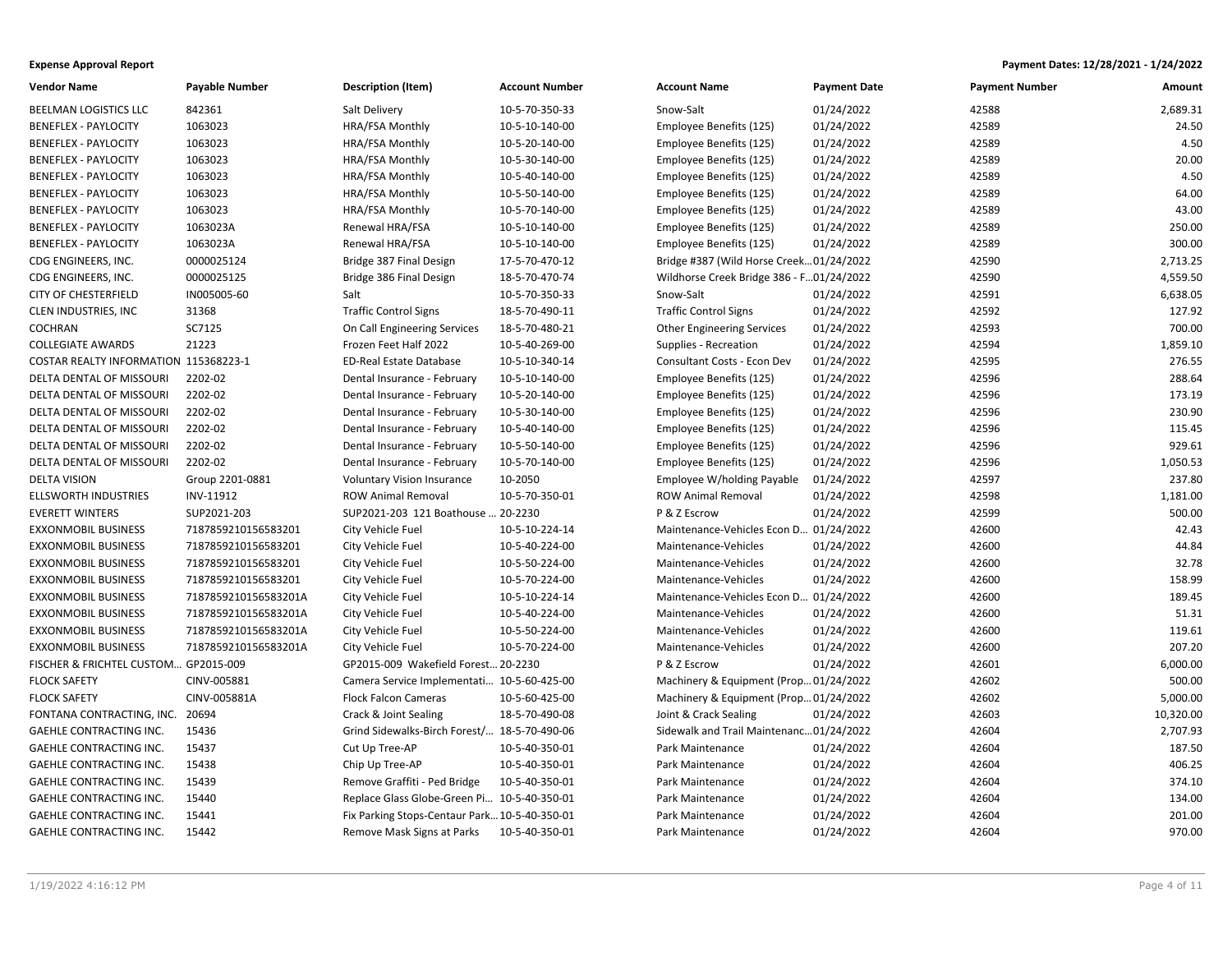| <b>Vendor Name</b>             | <b>Payable Number</b> | <b>Description (Item)</b>                      | <b>Account Number</b> | <b>Account Name</b>                    | <b>Payment Date</b> | <b>Payment Number</b> | Amount    |
|--------------------------------|-----------------------|------------------------------------------------|-----------------------|----------------------------------------|---------------------|-----------------------|-----------|
| GAEHLE CONTRACTING INC.        | 15443                 | <b>Traffic Control Signs</b>                   | 18-5-70-490-11        | <b>Traffic Control Signs</b>           | 01/24/2022          | 42604                 | 130.00    |
| GAEHLE CONTRACTING INC.        | 15444                 | Take New Light Pole to Round 10-5-70-276-00    |                       | Traffic Signals/Street Lights          | 01/24/2022          | 42604                 | 351.00    |
| GAEHLE CONTRACTING INC.        | 15445                 | <b>Traffic Control Signs</b>                   | 18-5-70-490-11        | <b>Traffic Control Signs</b>           | 01/24/2022          | 42604                 | 410.00    |
| <b>GAEHLE CONTRACTING INC.</b> | 15446                 | Replace Damaged Mirror-Alt Rd 18-5-70-490-11   |                       | <b>Traffic Control Signs</b>           | 01/24/2022          | 42604                 | 268.00    |
| GAEHLE CONTRACTING INC.        | 15447                 | Clear Tree off Wild Horse Crk                  | 10-5-70-350-06        | <b>ROW Tree Removal</b>                | 01/24/2022          | 42604                 | 127.50    |
| <b>GAEHLE CONTRACTING INC.</b> | 15448                 | Reset Christmas Tree & Orna 10-5-40-264-00     |                       | Meetings & Special Events              | 01/24/2022          | 42604                 | 585.00    |
| GAEHLE CONTRACTING INC.        | 15449                 | Remove Tree on Lakeshore M 10-5-70-350-06      |                       | <b>ROW Tree Removal</b>                | 01/24/2022          | 42604                 | 886.00    |
| GAEHLE CONTRACTING INC.        | 15450                 | Clean Out Trash Containers                     | 10-5-40-350-01        | Park Maintenance                       | 01/24/2022          | 42604                 | 825.00    |
| GAEHLE CONTRACTING INC.        | 15451                 | Pick Up Branches-Glencoe Park 10-5-40-350-01   |                       | Park Maintenance                       | 01/24/2022          | 42604                 | 260.00    |
| GAEHLE CONTRACTING INC.        | 15452                 | Grass Cut & Trim/Clean out Be 10-5-40-350-01   |                       | Park Maintenance                       | 01/24/2022          | 42604                 | 1,126.50  |
| GAEHLE CONTRACTING INC.        | 15454                 | Grass Cut & Trim                               | 10-5-70-350-02        | <b>ROW Roadside Mowing</b>             | 01/24/2022          | 42604                 | 360.00    |
| <b>GAEHLE CONTRACTING INC.</b> | 15455                 | Clean Out Trash Containers                     | 10-5-40-350-01        | Park Maintenance                       | 01/24/2022          | 42604                 | 945.00    |
| GAEHLE CONTRACTING INC.        | 15457                 | <b>Traffic Control Signs</b>                   | 18-5-70-490-11        | <b>Traffic Control Signs</b>           | 01/24/2022          | 42604                 | 80.00     |
| GAEHLE CONTRACTING INC.        | 15458                 | Install Concrete-Hole on Hardt 18-5-70-490-07  |                       | <b>Asphalt Patching</b>                | 01/24/2022          | 42604                 | 240.10    |
| GAEHLE CONTRACTING INC.        | 15459                 | Repair Playground Equipment- 10-5-40-350-01    |                       | Park Maintenance                       | 01/24/2022          | 42604                 | 216.00    |
| GAEHLE CONTRACTING INC.        | 15460                 | Remove Graffiti - PGL Tunnel  10-5-40-350-01   |                       | Park Maintenance                       | 01/24/2022          | 42604                 | 536.00    |
| GAEHLE CONTRACTING INC.        | 15461                 | Chip Honeysuckle-Belleview Pa., 10-5-40-350-01 |                       | Park Maintenance                       | 01/24/2022          | 42604                 | 1,662.50  |
| <b>GAEHLE CONTRACTING INC.</b> | 15462                 | Install Chips in Dog Park                      | 10-5-40-350-01        | Park Maintenance                       | 01/24/2022          | 42604                 | 5,163.75  |
| GAEHLE CONTRACTING INC.        | 15463                 | Install Rock Along Pond Rd                     | 18-5-70-460-14        | <b>Traffic Safety Improvements</b>     | 01/24/2022          | 42604                 | 5,764.36  |
| <b>GAEHLE CONTRACTING INC.</b> | 15464                 | Clean Out Trash Containers                     | 10-5-40-350-01        | Park Maintenance                       | 01/24/2022          | 42604                 | 860.00    |
| GAEHLE CONTRACTING INC.        | 15466                 | Ditch Along Centaur Rd                         | 18-5-70-460-37        | Roadway Stormwater Drainage 01/24/2022 |                     | 42604                 | 1,434.00  |
| GAEHLE CONTRACTING INC.        | 15467                 | Power Wash Sidewalks-CP                        | 10-5-40-350-01        | Park Maintenance                       | 01/24/2022          | 42604                 | 362.50    |
| GAEHLE CONTRACTING INC.        | 15468                 | Remove Broken Globe-Green P., 10-5-40-350-01   |                       | Park Maintenance                       | 01/24/2022          | 42604                 | 134.00    |
| GAEHLE CONTRACTING INC.        | 15469                 | Remove Broken Light Pole-Tay 10-5-70-350-65    |                       | Emergency Road/ROW Repairs 01/24/2022  |                     | 42604                 | 439.50    |
| GAEHLE CONTRACTING INC.        | 15470                 | <b>Traffic Control Signs</b>                   | 18-5-70-490-11        | <b>Traffic Control Signs</b>           | 01/24/2022          | 42604                 | 320.00    |
| GAEHLE CONTRACTING INC.        | 15471                 | Spread Salt on Streets                         | 10-5-70-350-31        | Snow and Salt Removal                  | 01/24/2022          | 42604                 | 810.00    |
| GAEHLE CONTRACTING INC.        | 15472                 | Spread Salt-Parks' Parking Lots 10-5-40-350-01 |                       | Park Maintenance                       | 01/24/2022          | 42604                 | 300.00    |
| GAEHLE CONTRACTING INC.        | 15473                 | Take Down Holiday Decorations 10-5-40-264-00   |                       | Meetings & Special Events              | 01/24/2022          | 42604                 | 1,596.00  |
| GAEHLE CONTRACTING INC.        | 15474                 | Meet Delivery Truck to Unload 10-5-40-350-01   |                       | Park Maintenance                       | 01/24/2022          | 42604                 | 105.00    |
| GAEHLE CONTRACTING INC.        | 15475                 | Install Post-Sign at OPS                       | 10-5-40-350-01        | Park Maintenance                       | 01/24/2022          | 42604                 | 85.00     |
| GAEHLE CONTRACTING INC.        | 15476                 | Remove Trees on Manchester  10-5-70-350-06     |                       | <b>ROW Tree Removal</b>                | 01/24/2022          | 42604                 | 148.00    |
| GAEHLE CONTRACTING INC.        | 15477                 | PickUp Adopt-a-Road Trash-Os10-5-70-350-09     |                       | Miscellaneous ROW                      | 01/24/2022          | 42604                 | 80.00     |
| GAEHLE CONTRACTING INC.        | 15478                 | <b>Traffic Control Signs</b>                   | 18-5-70-490-11        | <b>Traffic Control Signs</b>           | 01/24/2022          | 42604                 | 140.00    |
| <b>GAEHLE CONTRACTING INC.</b> | 15479                 | Pick Up Broken Curbs-Cove La 10-5-70-350-09    |                       | Miscellaneous ROW                      | 01/24/2022          | 42604                 | 222.00    |
| GAEHLE CONTRACTING INC.        | 15480                 | Remove Items from Roof-CP                      | 10-5-40-350-01        | Park Maintenance                       | 01/24/2022          | 42604                 | 148.00    |
| GAEHLE CONTRACTING INC.        | 15481                 | Meet Delivery Truck for Legs to10-5-40-350-01  |                       | Park Maintenance                       | 01/24/2022          | 42604                 | 105.00    |
| GAEHLE CONTRACTING INC.        | 15482                 | Salt Streets                                   | 10-5-70-350-31        | Snow and Salt Removal                  | 01/24/2022          | 42604                 | 765.00    |
| GAEHLE CONTRACTING INC.        | 15483                 | Spread Salt-Parks' Parking Lots 10-5-40-350-01 |                       | Park Maintenance                       | 01/24/2022          | 42604                 | 450.00    |
| GAEHLE CONTRACTING INC.        | 15484                 | Spread Salt on Bridges                         | 10-5-70-350-31        | Snow and Salt Removal                  | 01/24/2022          | 42604                 | 667.50    |
| <b>GAMMA TREE EXPERTS</b>      | 101268                | <b>Fall Tree Planting Project</b>              | 17-5-70-490-14        | Emerald Ash Borer/Ash Tree P           | . 01/24/2022        | 42608                 | 49,170.00 |
| <b>GATEWAY REGION YMCA</b>     | CM10592               | <b>Wellness Membership</b>                     | 10-5-10-204-00        | Dues/Memberships                       | 01/24/2022          | 42609                 | 35.00     |
| <b>GATEWAY REGION YMCA</b>     | CM10634               | <b>Wellness Membership</b>                     | 10-5-10-204-00        | Dues/Memberships                       | 01/24/2022          | 42609                 | 35.00     |
| <b>GENERAL CODE LLC</b>        | GC00115653            | <b>Annual Maintenance</b>                      | 10-5-20-330-00        | <b>Codification Costs</b>              | 01/24/2022          | 42610                 | 1,195.00  |
| GO GREEN LAWN & LANDSCA 10005  |                       | Snow Removal                                   | 10-5-70-350-31        | Snow and Salt Removal                  | 01/24/2022          | 42611                 | 8,750.00  |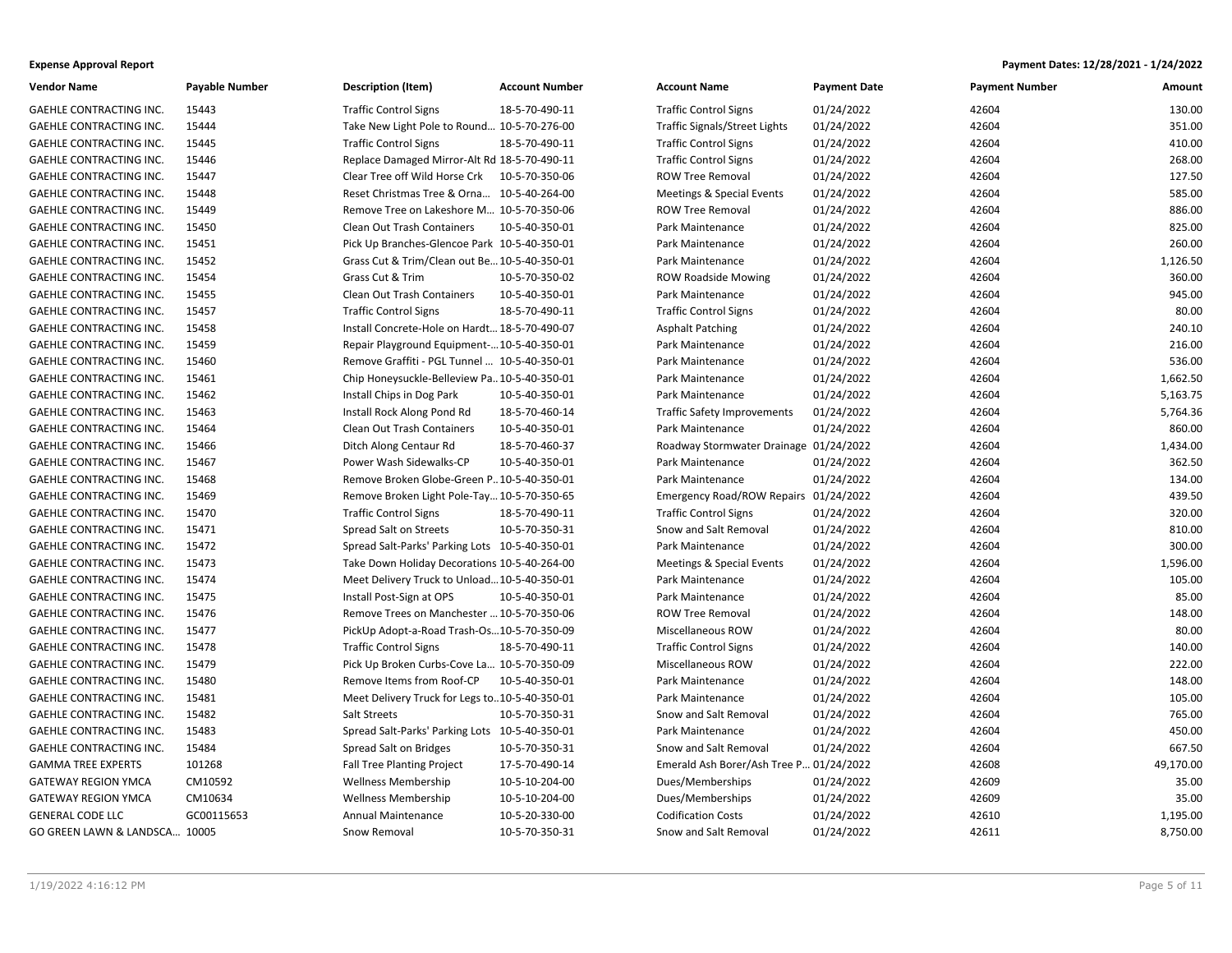| <b>Vendor Name</b>                    | <b>Payable Number</b> | <b>Description (Item)</b>                      | <b>Account Number</b> | <b>Account Name</b>                       | <b>Payment Date</b> | <b>Payment Number</b> | Amount     |
|---------------------------------------|-----------------------|------------------------------------------------|-----------------------|-------------------------------------------|---------------------|-----------------------|------------|
| <b>HAMILTON WEBER LLC</b>             | 97681                 | Legal - Agreements                             | 10-5-10-310-00        | <b>Attorney Fees</b>                      | 01/24/2022          | 42612                 | 3,959.00   |
| HAMILTON WEBER LLC                    | 97682                 | Legal - Claymont Development 10-5-10-310-00    |                       | <b>Attorney Fees</b>                      | 01/24/2022          | 42612                 | 814.00     |
| <b>HAMILTON WEBER LLC</b>             | 97683                 | Legal - General                                | 10-5-10-310-00        | <b>Attorney Fees</b>                      | 01/24/2022          | 42612                 | 3,041.39   |
| <b>HAMILTON WEBER LLC</b>             | 97684                 | Legal - Services                               | 10-5-10-310-00        | <b>Attorney Fees</b>                      | 01/24/2022          | 42612                 | 981.90     |
| HAMILTON WEBER LLC                    | 97685                 | Legal - Legislation                            | 10-5-10-310-00        | <b>Attorney Fees</b>                      | 01/24/2022          | 42612                 | 4,498.67   |
| <b>HAMILTON WEBER LLC</b>             | 97686                 | Legal - Real Estate Matters                    | 10-5-10-310-00        | <b>Attorney Fees</b>                      | 01/24/2022          | 42612                 | 1,488.00   |
| HAMILTON WEBER LLC                    | 97688                 | Legal - Sunshine Requests                      | 10-5-10-310-00        | <b>Attorney Fees</b>                      | 01/24/2022          | 42612                 | 166.50     |
| KELPE CONTRACTING, INC.               | 12596                 | Salt Streets                                   | 10-5-70-350-31        | Snow and Salt Removal                     | 01/24/2022          | 42613                 | 5,567.00   |
| KELPE CONTRACTING, INC.               | 12613                 | Salt Streets                                   | 10-5-70-350-31        | Snow and Salt Removal                     | 01/24/2022          | 42613                 | 3,587.00   |
| MACA - MISSOURI ASSOCIATI 2022-01     |                       | Membership Fees - Court                        | 10-5-30-204-00        | Dues/Memberships                          | 01/24/2022          | 42614                 | 120.00     |
| MB CONSTRUCTION SOLUTIO 20192         |                       | Salt Streets                                   | 10-5-70-350-31        | Snow and Salt Removal                     | 01/24/2022          | 42615                 | 1,450.00   |
| MB CONSTRUCTION SOLUTIO 20195         |                       | Snow Removal                                   | 10-5-70-350-31        | Snow and Salt Removal                     | 01/24/2022          | 42615                 | 1,015.00   |
| METRO ROOFING & REPAIR SE 217-21      |                       | Roof Repairs                                   | 10-5-10-220-00        | Maintenance-Building                      | 01/24/2022          | 42616                 | 1,250.00   |
| MEYER ELECTRIC CO., INC.              | 106100                | <b>Traffic Signals and Streetlights</b>        | 10-5-70-276-00        | Traffic Signals/Street Lights             | 01/24/2022          | 42617                 | 723.72     |
| MISSOURI ONE CALL SYSTEM,  1091114    |                       | <b>Locate Requests</b>                         | 10-5-70-276-00        | Traffic Signals/Street Lights             | 01/24/2022          | 42618                 | 62.50      |
| MISSOURI ONE CALL SYSTEM,  1121115    |                       | Locate Requests                                | 10-5-70-276-00        | Traffic Signals/Street Lights             | 01/24/2022          | 42618                 | 51.25      |
| MO DEPT OF REVENUE                    | INV0000912            | <b>STATE WITHHOLDING</b>                       | 10-2130               | <b>State Withholding</b>                  | 01/24/2022          | 42619                 | 2,781.00   |
| MO DEPT OF REVENUE                    | INV0000920            | <b>STATE WITHHOLDING</b>                       | 10-2130               | <b>State Withholding</b>                  | 01/24/2022          | 42619                 | 3,063.00   |
| MO DEPT OF REVENUE                    | INV0000928            | <b>STATE WITHHOLDING</b>                       | 10-2130               | <b>State Withholding</b>                  | 01/24/2022          | 42619                 | 2,770.00   |
| <b>MSLACA</b>                         | 2022-01               | Membership Fees - Court                        | 10-5-30-204-00        | Dues/Memberships                          | 01/24/2022          | 42620                 | 80.00      |
| NATURAL GREEN LAWN CARE               | GP2018-070            | GP2018-070 18667 Hardt Rd                      | 20-2230               | P & Z Escrow                              | 01/24/2022          | 42621                 | 1,000.00   |
| OMNI TREE SERVICE, INC.               | 25742                 | <b>ROW Tree Removal</b>                        | 10-5-70-350-06        | <b>ROW Tree Removal</b>                   | 01/24/2022          | 42622                 | 270.00     |
| OMNI TREE SERVICE, INC.               | 25743                 | ROW Tree removal                               | 10-5-70-350-08        | <b>ROW Tree Trimming</b>                  | 01/24/2022          | 42622                 | 4,320.00   |
| OMNI TREE SERVICE, INC.               | 25744                 | ROW Tree removal                               | 10-5-70-350-08        | <b>ROW Tree Trimming</b>                  | 01/24/2022          | 42622                 | 737.50     |
| OMNI TREE SERVICE, INC.               | 25745                 | ROW Tree removal                               | 10-5-70-350-08        | <b>ROW Tree Trimming</b>                  | 01/24/2022          | 42622                 | 6,785.00   |
| OMNI TREE SERVICE, INC.               | 25800                 | <b>ROW Tree Removal</b>                        | 10-5-70-350-06        | <b>ROW Tree Removal</b>                   | 01/24/2022          | 42622                 | 5,043.00   |
| OMNI TREE SERVICE, INC.               | 25800A                | <b>ROW Tree Removal</b>                        | 10-5-70-350-06        | <b>ROW Tree Removal</b>                   | 01/24/2022          | 42622                 | 35,164.00  |
| OMNI TREE SERVICE, INC.               | 25801                 | <b>ROW Tree removal</b>                        | 10-5-70-350-08        | <b>ROW Tree Trimming</b>                  | 01/24/2022          | 42622                 | 2,050.00   |
| PILLSBURY MARKETING                   | 58715                 | Add'l Shirts for Shivering Shad 10-5-40-269-00 |                       | Supplies - Recreation                     | 01/24/2022          | 42623                 | 1,390.46   |
| PILLSBURY MARKETING                   | 58743                 | Clothing - Planning & Parks Sta10-5-40-266-00  |                       | Supplies-General                          | 01/24/2022          | 42623                 | 292.66     |
| RICOH USA, INC.                       | 5063661829            | Copy Machine - Add'l Images                    | 10-5-10-262-00        | Service Contracts/Rental                  | 01/24/2022          | 42624                 | 288.54     |
| ST LOUIS COUNTY TREASURER 140909      |                       | 2022 Police Service Contract                   | 10-5-60-350-00        | Contractual Services-Police Co 01/24/2022 |                     | 42625                 | 411,524.25 |
| STAPLES BUSINESS ADVANTA 8064769829   |                       | Office & General Supplies                      | 10-5-10-266-00        | Supplies-General                          | 01/24/2022          | 42626                 | 118.08     |
| STAPLES BUSINESS ADVANTA 8064769829   |                       | <b>Office &amp; General Supplies</b>           | 10-5-10-268-00        | Supplies-Office                           | 01/24/2022          | 42626                 | 258.90     |
| T. HILL CONSTRUCTION INC              | 5392                  | <b>Asphalt Patching</b>                        | 18-5-70-490-07        | <b>Asphalt Patching</b>                   | 01/24/2022          | 42627                 | 4,689.69   |
| T. HILL CONSTRUCTION INC              | 5408                  | Salt Streets                                   | 10-5-70-350-31        | Snow and Salt Removal                     | 01/24/2022          | 42627                 | 13,675.00  |
| THROTTLENET INC.                      | 90141                 | <b>IT Contractual Services</b>                 | 10-5-10-350-00        | <b>Contractual Services</b>               | 01/24/2022          | 42628                 | 4,090.50   |
| TRAFFIC CONTROL CO.                   | 0014436-IN            | <b>Traffic Control Signs</b>                   | 18-5-70-490-11        | <b>Traffic Control Signs</b>              | 01/24/2022          | 42629                 | 134.60     |
| UNITED HEALTHCARE INSURA 096376372124 |                       | Healthcare Insurance - Februa 10-5-10-140-00   |                       | Employee Benefits (125)                   | 01/24/2022          | 42630                 | 5,930.75   |
| UNITED HEALTHCARE INSURA 096376372124 |                       | Healthcare Insurance - Februa 10-5-20-140-00   |                       | Employee Benefits (125)                   | 01/24/2022          | 42630                 | 516.61     |
| UNITED HEALTHCARE INSURA 096376372124 |                       | Healthcare Insurance - Februa 10-5-30-140-00   |                       | Employee Benefits (125)                   | 01/24/2022          | 42630                 | 2,820.05   |
| UNITED HEALTHCARE INSURA 096376372124 |                       | Healthcare Insurance - Februa 10-5-40-140-00   |                       | Employee Benefits (125)                   | 01/24/2022          | 42630                 | 2,553.24   |
| UNITED HEALTHCARE INSURA 096376372124 |                       | Healthcare Insurance - Februa 10-5-50-140-00   |                       | Employee Benefits (125)                   | 01/24/2022          | 42630                 | 12,067.24  |
| UNITED HEALTHCARE INSURA 096376372124 |                       | Healthcare Insurance - Februa 10-5-70-140-00   |                       | Employee Benefits (125)                   | 01/24/2022          | 42630                 | 12,948.10  |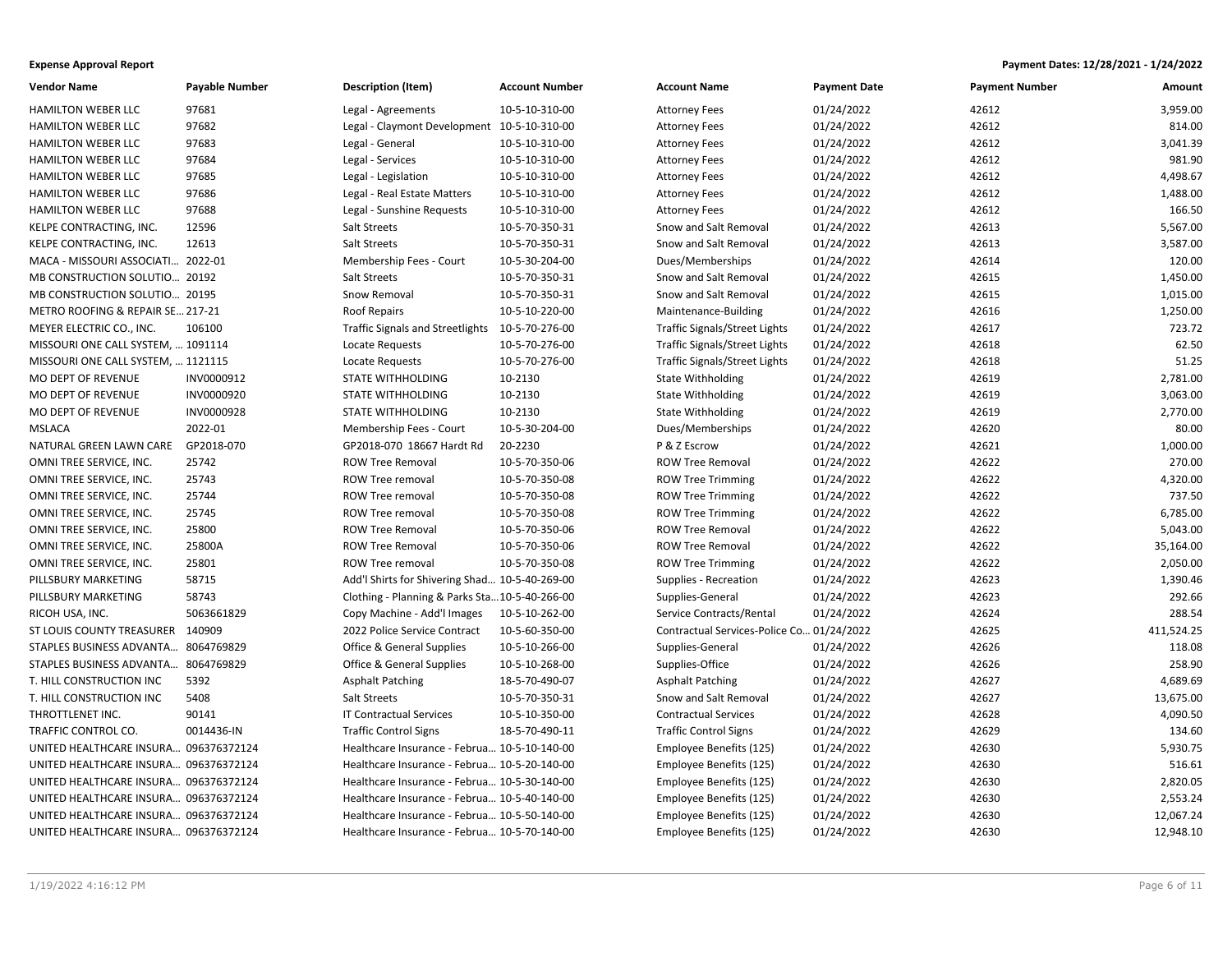| <b>Expense Approval Report</b> | Payment Dates: 12/28/2021 - 1/24/2022 |
|--------------------------------|---------------------------------------|
|--------------------------------|---------------------------------------|

| <b>Vendor Name</b>              | <b>Payable Number</b> | <b>Description (Item)</b>                    | <b>Account Number</b> | <b>Account Name</b>           | <b>Payment Date</b> | <b>Payment Number</b> | Amount   |
|---------------------------------|-----------------------|----------------------------------------------|-----------------------|-------------------------------|---------------------|-----------------------|----------|
| WILDWOOD YOGA & WELLNE 2021-12A |                       | Senior Yoga Classes - 12/21/2 10-5-40-714-00 |                       | Senior Program                | 01/24/2022          | 42631                 | 360.00   |
| WILDWOOD YOGA & WELLNE 2022-01  |                       | Senior Yoga Classes                          | 10-5-40-714-00        | Senior Program                | 01/24/2022          | 42631                 | 720.00   |
| <b>ONE AMERICA</b>              | INV0000924            | 457 DEF COMP                                 | 10-2140               | Plan 457 Withholding          | 12/31/2021          | DFT0001243            | 2,995.84 |
| <b>ONE AMERICA</b>              | INV0000925            | <b>IRA PLAN</b>                              | 10-2050               | Employee W/holding Payable    | 12/31/2021          | DFT0001244            | 787.64   |
| MO MOST                         | INV0000926            | MO MO\$T Withholding                         | 10-2050               | Employee W/holding Payable    | 12/31/2021          | DFT0001245            | 150.00   |
| <b>EFTPS</b>                    | INV0000929            | <b>FICA CONTRIBUTIONS</b>                    | 10-2120               | Federal/FICA Withholding      | 12/31/2021          | DFT0001246            | 8,946.10 |
| <b>EFTPS</b>                    | INV0000930            | FEDERAL WITHHOLDING                          | 10-2120               | Federal/FICA Withholding      | 12/31/2021          | DFT0001247            | 7,859.50 |
| <b>EFTPS</b>                    | INV0000931            | <b>MEDICARE CONTRIBUTIONS</b>                | 10-2120               | Federal/FICA Withholding      | 12/31/2021          | DFT0001248            | 2,468.56 |
| <b>ONE AMERICA</b>              | INV0000932            | 457 DEF COMP                                 | 10-2140               | Plan 457 Withholding          | 01/14/2022          | DFT0001249            | 3,038.48 |
| <b>ONE AMERICA</b>              | INV0000933            | <b>IRA PLAN</b>                              | 10-2050               | Employee W/holding Payable    | 01/14/2022          | DFT0001250            | 787.64   |
| MO MOST                         | INV0000934            | MO MO\$T Withholding                         | 10-2050               | Employee W/holding Payable    | 01/14/2022          | DFT0001251            | 150.00   |
| <b>EFTPS</b>                    | INV0000937            | <b>FICA CONTRIBUTIONS</b>                    | 10-2120               | Federal/FICA Withholding      | 01/14/2022          | DFT0001252            | 9,229.92 |
| <b>EFTPS</b>                    | INV0000938            | FEDERAL WITHHOLDING                          | 10-2120               | Federal/FICA Withholding      | 01/14/2022          | DFT0001253            | 7,358.75 |
| <b>EFTPS</b>                    | INV0000939            | <b>MEDICARE CONTRIBUTIONS</b>                | 10-2120               | Federal/FICA Withholding      | 01/14/2022          | DFT0001254            | 2,158.58 |
| AMEREN MISSOURI                 | 12/2021               | Ameren Autopayments                          | 10-5-10-280-00        | Utilities-Electric            | 12/31/2021          | DFT0001255            | 2,065.78 |
| <b>AMEREN MISSOURI</b>          | 12/2021               | Ameren Autopayments                          | 10-5-40-280-00        | Utilities-Electric            | 12/31/2021          | DFT0001255            | 856.81   |
| <b>AMEREN MISSOURI</b>          | 12/2021               | Ameren Autopayments                          | 10-5-70-276-00        | Traffic Signals/Street Lights | 12/31/2021          | DFT0001255            | 2,662.83 |
| METROPOLITAN SEWER DIST.        | 12/2021               | <b>MSD Autopayments</b>                      | 10-5-10-284-00        | Utilities-Water               | 12/31/2021          | DFT0001256            | 240.12   |
| METROPOLITAN SEWER DIST.        | 12/2021               | <b>MSD Autopayments</b>                      | 10-5-40-284-00        | Utilities-Water               | 12/31/2021          | DFT0001256            | 359.03   |
| MISSOURI AMERICAN WATER         | 12/2021               | MO Am Water Autopayments                     | 10-5-10-284-00        | Utilities-Water               | 12/31/2021          | DFT0001257            | 187.49   |
| MISSOURI AMERICAN WATER         | 12/2021               | MO Am Water Autopayments                     | 10-5-40-284-00        | Utilities-Water               | 12/31/2021          | DFT0001257            | 901.77   |
| MISSOURI AMERICAN WATER         | 12/2021               | MO Am Water Autopayments                     | 10-5-70-350-05        | <b>ROW Landscaping</b>        | 12/31/2021          | DFT0001257            | 158.95   |
| <b>SPIRE</b>                    | 12/2021               | Laclede Gas Autopay                          | 10-5-10-281-00        | Utilities - Gas               | 12/31/2021          | DFT0001258            | 990.90   |
| <b>ONE AMERICA</b>              | 12-31-21              | Employee 401                                 | 10-5-10-144-00        | <b>Pension Expense</b>        | 12/31/2021          | DFT0001259            | 1,189.45 |
| <b>ONE AMERICA</b>              | 12-31-21              | Employee 401                                 | 10-5-20-144-00        | Pension Expense               | 12/31/2021          | DFT0001259            | 313.66   |
| <b>ONE AMERICA</b>              | 12-31-21              | Employee 401                                 | 10-5-30-144-00        | Pension Expense               | 12/31/2021          | DFT0001259            | 343.91   |
| <b>ONE AMERICA</b>              | 12-31-21              | Employee 401                                 | 10-5-40-144-00        | Pension Expense               | 12/31/2021          | DFT0001259            | 202.91   |
| <b>ONE AMERICA</b>              | 12-31-21              | Employee 401                                 | 10-5-50-144-00        | Pension Expense               | 12/31/2021          | DFT0001259            | 1,255.85 |
| <b>ONE AMERICA</b>              | 12-31-21              | Employee 401                                 | 10-5-70-144-00        | Pension Expense               | 12/31/2021          | DFT0001259            | 1,379.22 |
| <b>ONE AMERICA</b>              | $12/31/21-A$          | Adjust Pension Payment to A 10-5-10-144-00   |                       | <b>Pension Expense</b>        | 12/31/2021          | DFT0001260            | 0.12     |
| <b>ONE AMERICA</b>              | 01.14.22              | Employee 401                                 | 10-5-10-144-00        | Pension Expense               | 01/14/2022          | DFT0001261            | 1,211.09 |
| <b>ONE AMERICA</b>              | 01.14.22              | Employee 401                                 | 10-5-20-144-00        | Pension Expense               | 01/14/2022          | DFT0001261            | 319.91   |
| <b>ONE AMERICA</b>              | 01.14.22              | Employee 401                                 | 10-5-30-144-00        | Pension Expense               | 01/14/2022          | DFT0001261            | 350.78   |
| <b>ONE AMERICA</b>              | 01.14.22              | Employee 401                                 | 10-5-40-144-00        | Pension Expense               | 01/14/2022          | DFT0001261            | 206.97   |
| <b>ONE AMERICA</b>              | 01.14.22              | Employee 401                                 | 10-5-50-144-00        | <b>Pension Expense</b>        | 01/14/2022          | DFT0001261            | 1,387.45 |
| <b>ONE AMERICA</b>              | 01.14.22              | Employee 401                                 | 10-5-70-144-00        | <b>Pension Expense</b>        | 01/14/2022          | DFT0001261            | 1,406.80 |

**Grand Total: 974,071.52**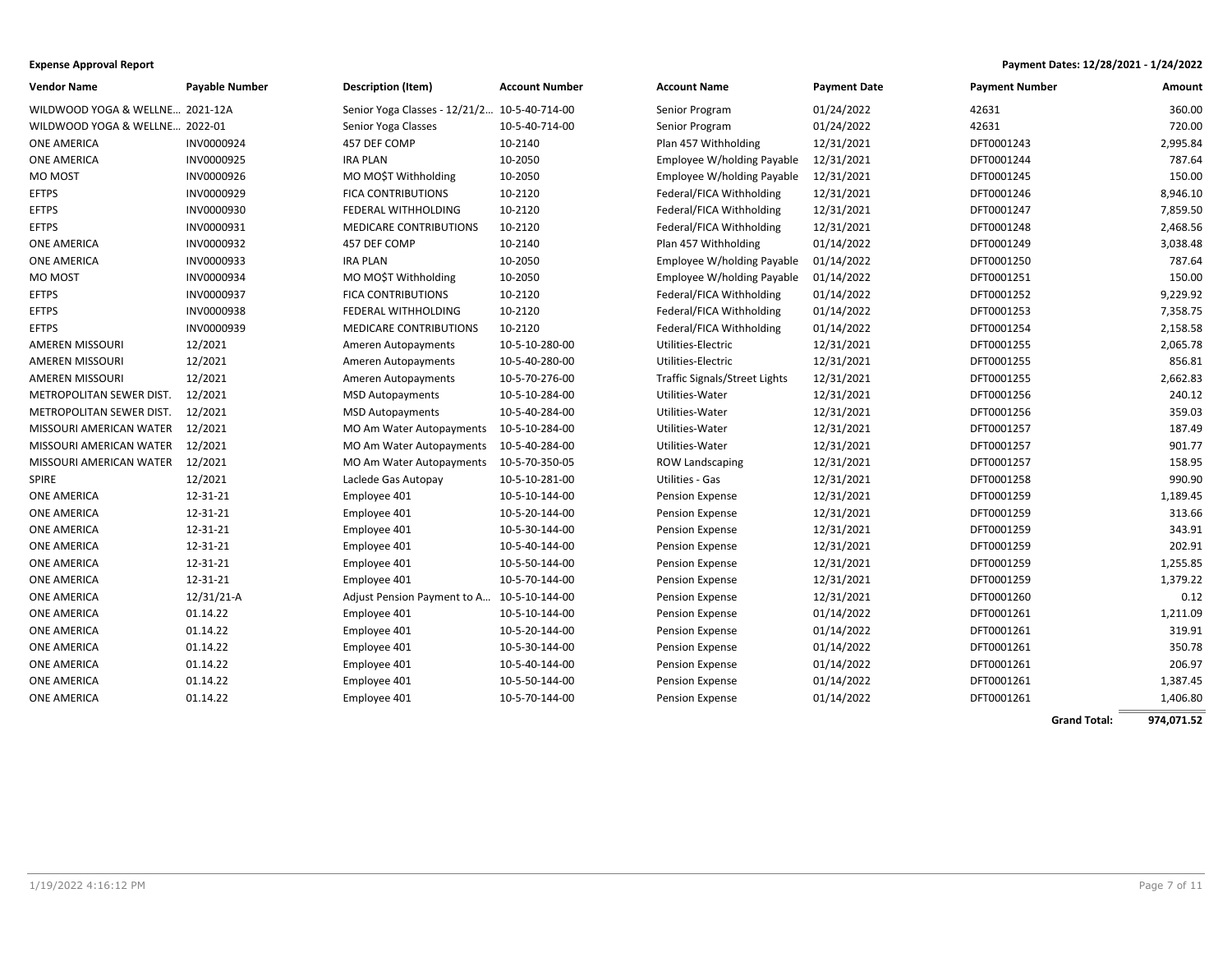# **Fund Summary**

| Fund                          | <b>Payment Amount</b> |
|-------------------------------|-----------------------|
| 10 - GENERAL FUND             | 715.423.46            |
| 15 - TOWN CENTER SEWER IMP    | 155.268.75            |
| 17 - CAP. IMP. SALES TAX FUND | 52.353.21             |
| 18 - ROAD & BRIDGE FUND       | 32.026.10             |
| 20 - ESCROW FUND              | 19.000.00             |
| <b>Grand Total:</b>           | 974.071.52            |

### **Account Summary**

| <b>Account Number</b> | <b>Account Name</b>                  | <b>Payment Amount</b> |
|-----------------------|--------------------------------------|-----------------------|
| 10-2050               | Employee W/holding Pay               | 2,764.44              |
| 10-2120               | Federal/FICA Withholding             | 38,021.41             |
| 10-2130               | <b>State Withholding</b>             | 8,614.00              |
| 10-2140               | Plan 457 Withholding                 | 6,034.32              |
| 10-2212               | Due to State of Missouri             | 48.78                 |
| 10-2214               | Due to St. Louis County              | 12.00                 |
| 10-4-07-985-00        | Parks & Recreation Reven             | 95.00                 |
| 10-5-10-140-00        | Employee Benefits (125)              | 7,156.18              |
| 10-5-10-142-00        | Insurance (Life & Disabilit          | 256.91                |
| 10-5-10-144-00        | <b>Pension Expense</b>               | 2,400.66              |
| 10-5-10-201-14        | Community Relations - Ec             | $-270.70$             |
| 10-5-10-204-00        | Dues/Memberships                     | 155.23                |
| 10-5-10-208-00        | <b>Equipment Leasing</b>             | 835.91                |
| 10-5-10-211-00        | Records Storage                      | 146.00                |
| 10-5-10-220-00        | Maintenance-Building                 | 2,033.45              |
| 10-5-10-224-14        | Maintenance-Vehicles Ec              | 231.88                |
| 10-5-10-230-00        | Miscellaneous                        | 123.76                |
| 10-5-10-242-00        | <b>Printing Expense</b>              | 180.89                |
| 10-5-10-250-00        | Internet Connection                  | 124.98                |
| 10-5-10-262-00        | Service Contracts/Rental             | 881.28                |
| 10-5-10-264-00        | <b>Meetings &amp; Special Events</b> | 337.35                |
| 10-5-10-266-00        | Supplies-General                     | 905.78                |
| 10-5-10-268-00        | Supplies-Office                      | 852.35                |
| 10-5-10-268-14        | Office Supplies - Econ Dev           | 11.98                 |
| 10-5-10-280-00        | Utilities-Electric                   | 2,065.78              |
| 10-5-10-281-00        | Utilities - Gas                      | 990.90                |
| 10-5-10-282-00        | Utilities-Telephone                  | 183.23                |
| 10-5-10-282-14        | Utilities - Telephone                | 36.65                 |
| 10-5-10-284-00        | Utilities-Water                      | 427.61                |
| 10-5-10-293-00        | Computer System Under                | 1,988.25              |
| 10-5-10-293-14        | Computer System Under                | 79.99                 |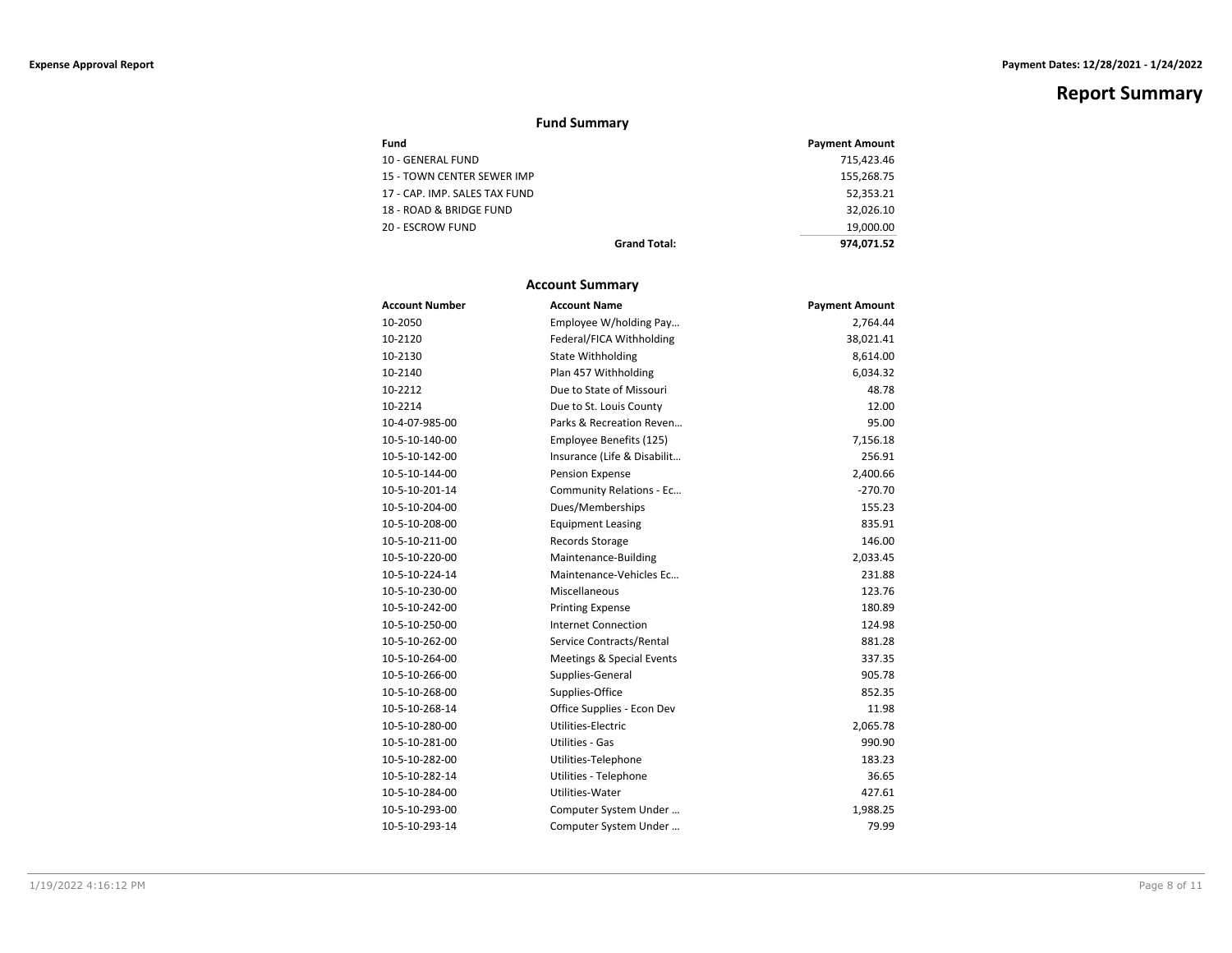## **Account Summary**

| <b>Account Number</b> | <b>Account Name</b>         | <b>Payment Amount</b> |
|-----------------------|-----------------------------|-----------------------|
| 10-5-10-310-00        | <b>Attorney Fees</b>        | 14,949.46             |
| 10-5-10-340-14        | Consultant Costs - Econ D   | 276.55                |
| 10-5-10-350-00        | <b>Contractual Services</b> | 4,653.00              |
| 10-5-20-140-00        | Employee Benefits (125)     | 899.35                |
| 10-5-20-142-00        | Insurance (Life & Disabilit | 104.77                |
| 10-5-20-144-00        | Pension Expense             | 633.57                |
| 10-5-20-204-00        | Dues/Memberships            | 3,941.70              |
| 10-5-20-264-00        | Meetings & Special Events   | 34.16                 |
| 10-5-20-268-00        | Supplies-Office             | 45.87                 |
| 10-5-20-282-00        | Utilities-Telephone         | 73.29                 |
| 10-5-20-293-00        | Computer System Under       | 33.98                 |
| 10-5-20-330-00        | <b>Codification Costs</b>   | 1,195.00              |
| 10-5-30-140-00        | Employee Benefits (125)     | 3,348.44              |
| 10-5-30-142-00        | Insurance (Life & Disabilit | 114.21                |
| 10-5-30-144-00        | Pension Expense             | 694.69                |
| 10-5-30-204-00        | Dues/Memberships            | 200.00                |
| 10-5-30-250-00        | <b>Internet Connection</b>  | 160.00                |
| 10-5-30-282-00        | Utilities-Telephone         | 91.61                 |
| 10-5-30-293-00        | Computer System Under       | 16.99                 |
| 10-5-40-140-00        | Employee Benefits (125)     | 2,805.77              |
| 10-5-40-142-00        | Insurance (Life & Disabilit | 46.41                 |
| 10-5-40-144-00        | Pension Expense             | 409.88                |
| 10-5-40-224-00        | Maintenance-Vehicles        | 96.15                 |
| 10-5-40-264-00        | Meetings & Special Events   | 2,181.00              |
| 10-5-40-266-00        | Supplies-General            | 2,456.94              |
| 10-5-40-269-00        | Supplies - Recreation       | 3,373.60              |
| 10-5-40-280-00        | Utilities-Electric          | 856.81                |
| 10-5-40-282-00        | Utilities-Telephone         | 73.29                 |
| 10-5-40-284-00        | Utilities-Water             | 1,260.80              |
| 10-5-40-350-00        | <b>Contractual Services</b> | 416.99                |
| 10-5-40-350-01        | Park Maintenance            | 16,581.51             |
| 10-5-40-714-00        | Senior Program              | 1,080.00              |
| 10-5-50-140-00        | Employee Benefits (125)     | 14,121.60             |
| 10-5-50-142-00        | Insurance (Life & Disabilit | 420.03                |
| 10-5-50-144-00        | Pension Expense             | 2,643.30              |
| 10-5-50-208-00        | <b>Equipment Leasing</b>    | 197.58                |
| 10-5-50-224-00        | Maintenance-Vehicles        | 152.39                |
| 10-5-50-230-00        | Miscellaneous               | 48.15                 |
| 10-5-50-242-00        | <b>Printing Expense</b>     | 478.00                |
| 10-5-50-244-00        | <b>Public Notices</b>       | 299.28                |
| 10-5-50-282-00        | Utilities-Telephone         | 274.84                |
| 10-5-50-293-00        | Computer System Under       | 147.95                |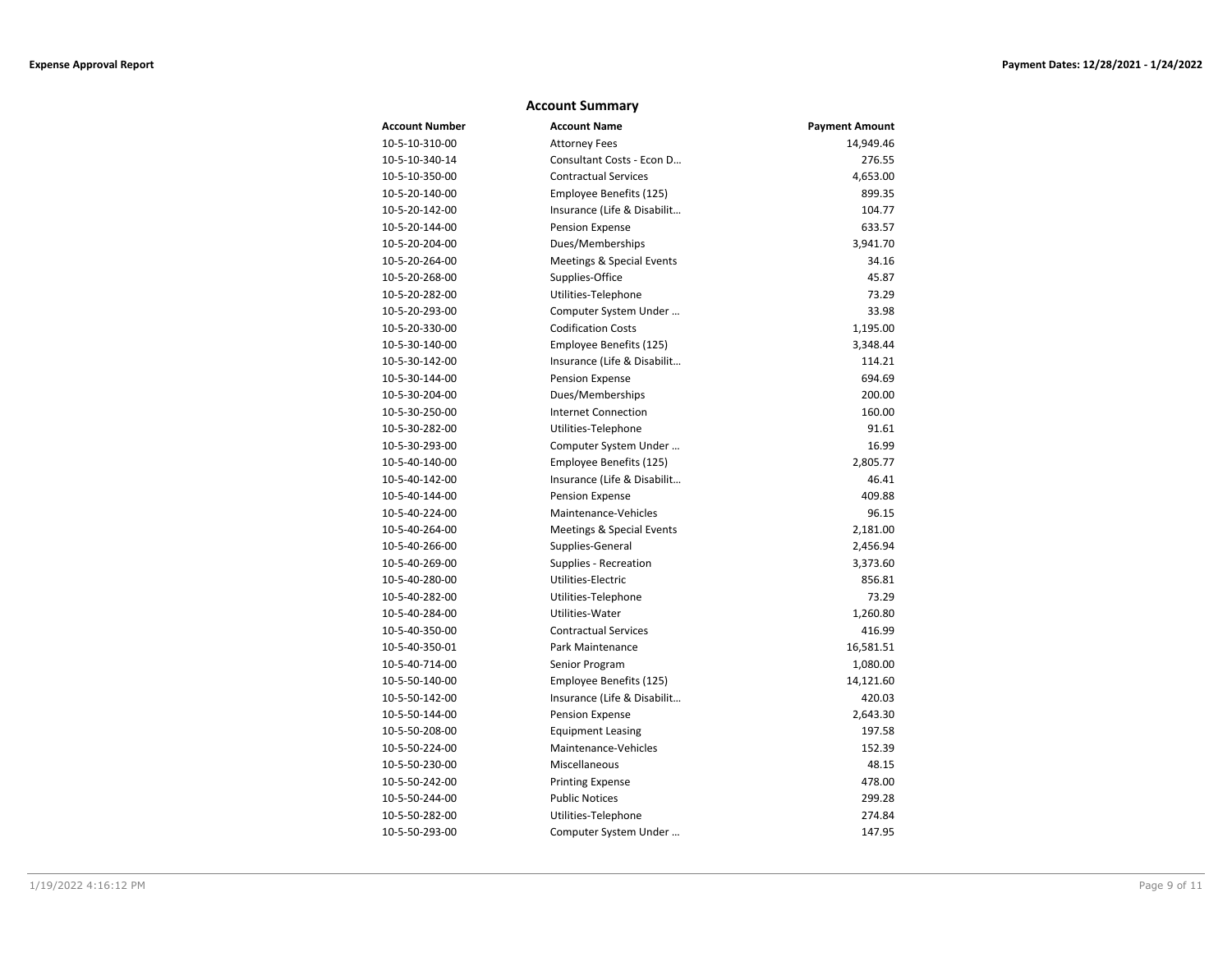### **Account Summary**

| <b>Account Number</b> | <b>Account Name</b>                  | <b>Payment Amount</b> |
|-----------------------|--------------------------------------|-----------------------|
| 10-5-50-350-00        | <b>Contractual Services</b>          | 100.00                |
| 10-5-50-740-00        | <b>Planning Commission</b>           | 232.00                |
| 10-5-60-350-00        | Contractual Services-Polic           | 411,524.25            |
| 10-5-60-425-00        | Machinery & Equipment (              | 5,500.00              |
| 10-5-70-140-00        | Employee Benefits (125)              | 15,216.02             |
| 10-5-70-142-00        | Insurance (Life & Disabilit          | 369.02                |
| 10-5-70-144-00        | Pension Expense                      | 2,786.02              |
| 10-5-70-208-00        | <b>Equipment Leasing</b>             | 197.58                |
| 10-5-70-224-00        | Maintenance-Vehicles                 | 366.19                |
| 10-5-70-230-00        | Miscellaneous                        | 13.98                 |
| 10-5-70-272-00        | Tools                                | 137.89                |
| 10-5-70-276-00        | <b>Traffic Signals/Street Lights</b> | 14,946.55             |
| 10-5-70-282-00        | Utilities-Telephone                  | 256.52                |
| 10-5-70-293-00        | Computer System Under                | 50.97                 |
| 10-5-70-350-01        | <b>ROW Animal Removal</b>            | 1,181.00              |
| 10-5-70-350-02        | <b>ROW Roadside Mowing</b>           | 360.00                |
| 10-5-70-350-05        | <b>ROW Landscaping</b>               | 158.95                |
| 10-5-70-350-06        | <b>ROW Tree Removal</b>              | 41,638.50             |
| 10-5-70-350-08        | <b>ROW Tree Trimming</b>             | 13,892.50             |
| 10-5-70-350-09        | <b>Miscellaneous ROW</b>             | 827.00                |
| 10-5-70-350-31        | Snow and Salt Removal                | 36,286.50             |
| 10-5-70-350-33        | Snow-Salt                            | 9,327.36              |
| 10-5-70-350-65        | Emergency Road/ROW Re                | 439.50                |
| 15-1057               | CWFA-TC Sewer 2012 Bo                | 155,268.75            |
| 17-5-40-480-46        | <b>Belleview Farms</b>               | 224.82                |
| 17-5-70-470-12        | Bridge #387 (Wild Horse C            | 2,713.25              |
| 17-5-70-490-07        | Vehicle Replacement                  | 245.14                |
| 17-5-70-490-14        | Emerald Ash Borer/Ash Tr             | 49,170.00             |
| 18-5-70-460-14        | Traffic Safety Improveme             | 5,764.36              |
| 18-5-70-460-37        | Roadway Stormwater Dra               | 1,434.00              |
| 18-5-70-470-74        | Wildhorse Creek Bridge 3             | 4,559.50              |
| 18-5-70-480-21        | <b>Other Engineering Services</b>    | 700.00                |
| 18-5-70-490-06        | Sidewalk and Trail Mainte            | 2,707.93              |
| 18-5-70-490-07        | <b>Asphalt Patching</b>              | 4,929.79              |
| 18-5-70-490-08        | Joint & Crack Sealing                | 10,320.00             |
| 18-5-70-490-11        | <b>Traffic Control Signs</b>         | 1,610.52              |
| 20-2230               | P & Z Escrow                         | 16,500.00             |
| 20-2260               | <b>Subdivision Escrows</b>           | 2,500.00              |
|                       | <b>Grand Total:</b>                  | 974,071.52            |